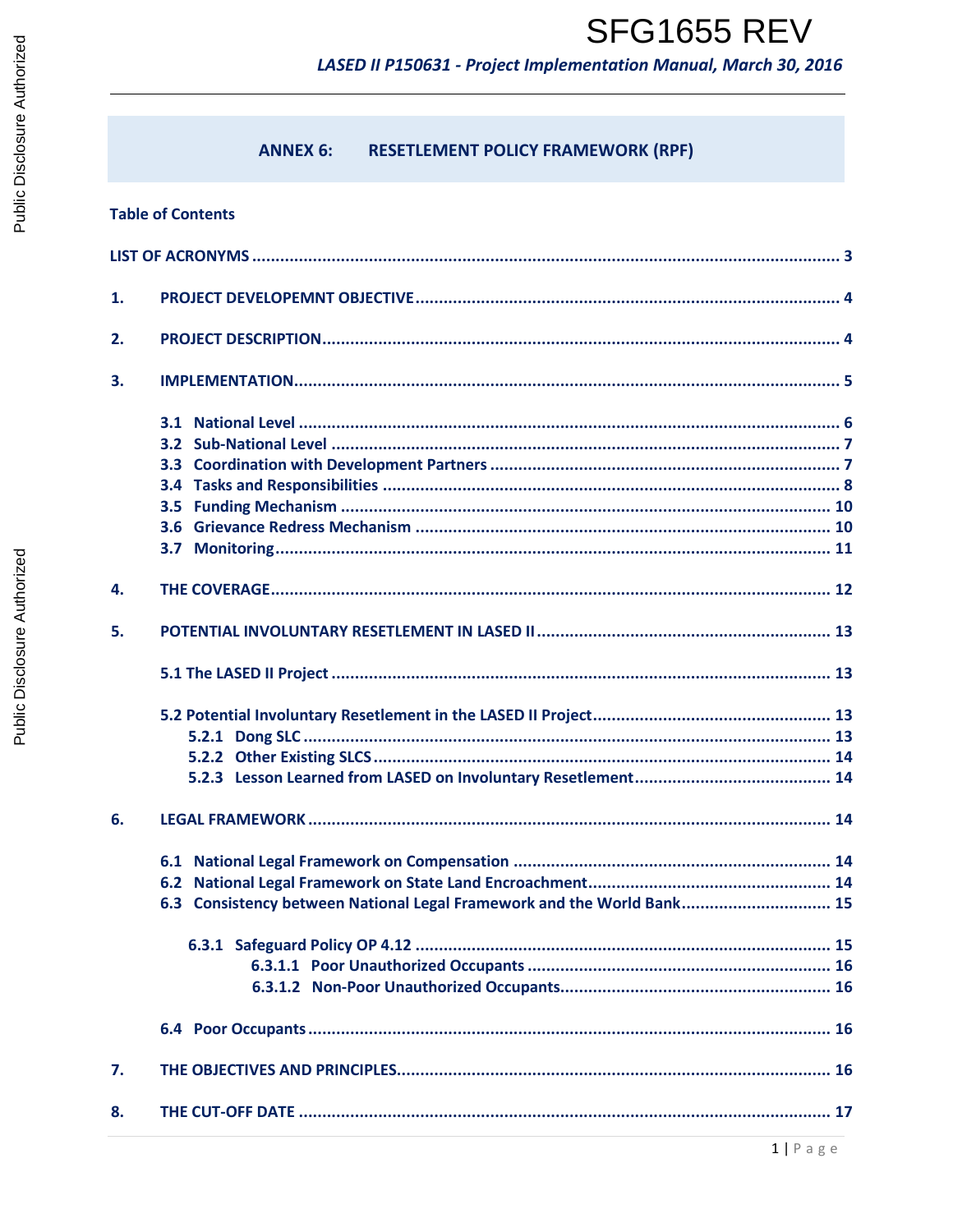| 9.  |                                                                                      |  |
|-----|--------------------------------------------------------------------------------------|--|
|     |                                                                                      |  |
|     |                                                                                      |  |
|     |                                                                                      |  |
|     |                                                                                      |  |
|     |                                                                                      |  |
|     |                                                                                      |  |
|     |                                                                                      |  |
|     |                                                                                      |  |
| 10. |                                                                                      |  |
|     |                                                                                      |  |
|     |                                                                                      |  |
|     |                                                                                      |  |
|     |                                                                                      |  |
|     |                                                                                      |  |
|     | ATTACHMENT 1: STRUCTURE OF THE (ABBREVIATED) RESETLEMENT ACTION PLANS (A-RAP)  23    |  |
|     |                                                                                      |  |
|     |                                                                                      |  |
|     | ATTACHMENT 4: LIST OF FAMILIES FFECTED BY LAND ACQUISITION, LOSSES, AND COMPENSATION |  |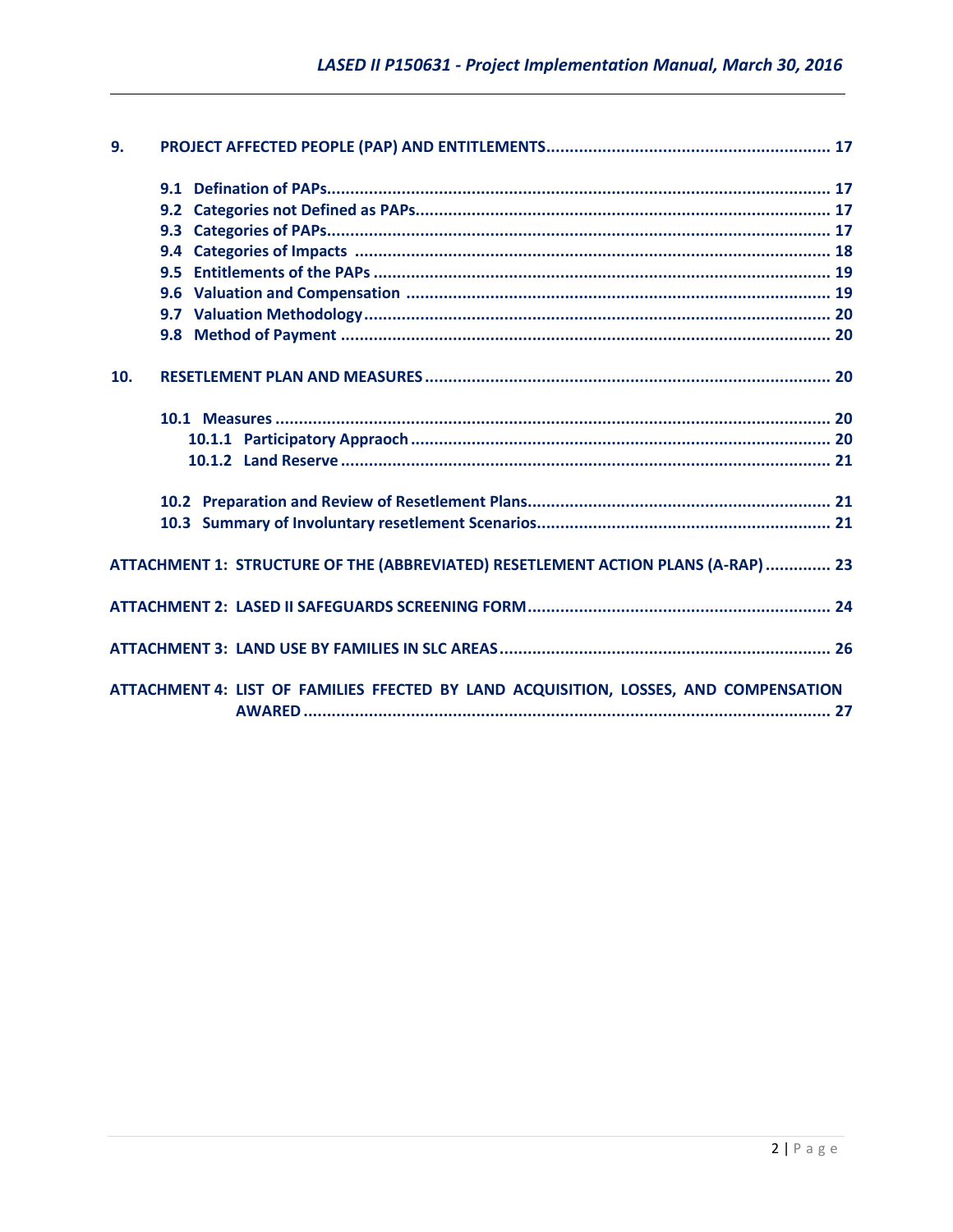# **LIST OF ACRONYMS**

| <b>DWC</b>                | <b>District Working Group</b>                                                                                                        |
|---------------------------|--------------------------------------------------------------------------------------------------------------------------------------|
| <b>ELC</b>                | <b>Economic Land Concession</b>                                                                                                      |
| PA                        | <b>Provincial Administration</b>                                                                                                     |
| <b>GSSLC</b>              | <b>General Secretariat for Social Land Concessions</b>                                                                               |
| <b>IDA</b>                | International Development Association                                                                                                |
| LASED-II<br><b>MLMUPC</b> | Land Allocation for Social and Economic Development phase II Project<br>Ministry of Land Management, Urban Planning and Construction |
| <b>MEF</b>                | Ministry of Economy and Finance                                                                                                      |
| <b>NCDD</b>               | National Committee for Sub-National Democratic Development                                                                           |
| <b>NCDDS</b>              | National Committee for Sub-National Democratic Development Secretariat                                                               |
| <b>NGO</b>                | Non-Government Organization                                                                                                          |
| OP.                       | <b>World Bank Operational Policy</b>                                                                                                 |
| <b>PIM</b>                | Project Implementations Manual for LASED-II                                                                                          |
| <b>PAP</b>                | Project Affected People impacted by land acquisition in a SLC area                                                                   |
| PLUAC                     | <b>Provincial Land Use &amp; Allocation Committee</b>                                                                                |
| <b>RGC</b>                | Royal Government of Cambodia                                                                                                         |
| <b>RPF</b>                | <b>Resettlement Policy Framework</b>                                                                                                 |
| <b>SLC</b>                | <b>Social Land Concession</b>                                                                                                        |
| <b>SLMC</b>               | <b>State Land Management Committee</b>                                                                                               |
| <b>TLR</b>                | Target Land Recipient (to plots in the SLC area)                                                                                     |
| <b>WB</b>                 | The World Bank                                                                                                                       |
| <b>JSDF</b>               | Japan Social Development Fund                                                                                                        |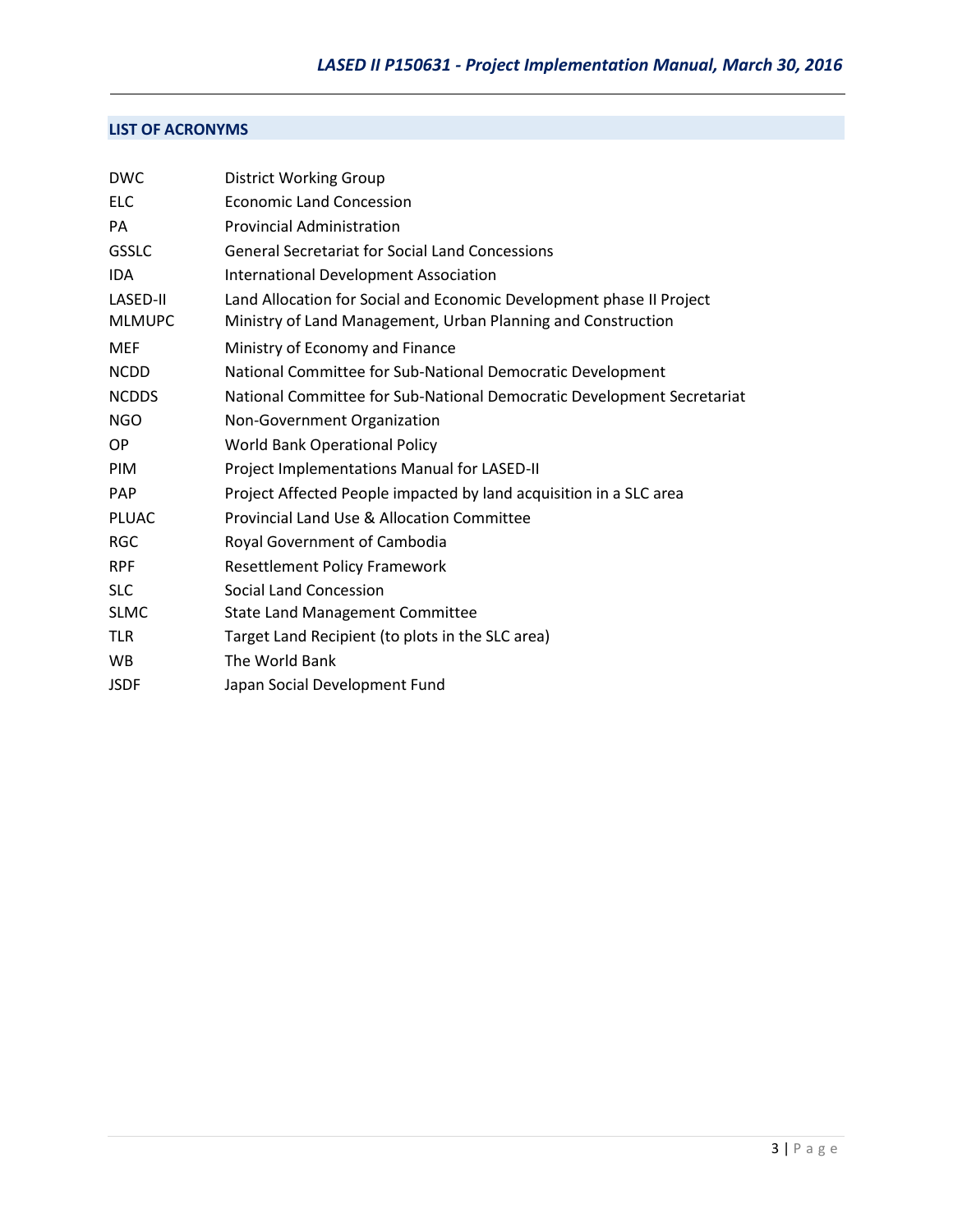#### **1. PROJECT DEVELOPMENT OBJECTIVE**

The project development objective (PDO) is to help improve the target beneficiaries' access to agriculture resources, and selected infrastructure and social services in project communities.

#### **2. PROJECT DESCRIPTION**

Project activities will support the achievement of the PDO by: (a) strengthening community groups to better identify and prioritize technology and infrastructure investments; (b) financing priority productive and social community infrastructure; and (c) scaling up agricultural and livelihood support activities.

The project would build on the successful implementation and experiences of the previous projects and good practices in the sector. It would address the remaining priority needs of beneficiaries by providing a package of agricultural technology assistance and infrastructure support to make their lands productive and sustainable. The project would have two main components plus a contingent emergency response component, summarized below, and would be implemented over a five-year period. Based on experience, the project duration is the minimum time required to achieve the desired outcomes and results, as well as the sustainability of investments and livelihoods. The target beneficiaries are some 5,141 families in the project communities in rural areas who previously were landless or land-poor population groups.

The project would cover a total of 14 SLC sites in the five provinces of Kratie, Tbong Khmum (formerly part of Kampong Cham), Kampong Thom, Kampong Chhnang and Kampong Speu. These sites include the eight (8) sites under the LASED Project, five $^{1}$  (5) sites in projects funded under the Bank-administered Japan Social Development Fund (JSDF) and one (1) new site in Kampong Thom Province. The total area to be covered is approximately 17,000 hectares, benefitting some 5,141 families. The project would make specific provisions to support vulnerable households and would give particular attention to livelihood activities and particularly those that benefit women. The activities financed under the project would continue to utilize the inclusive consultation process established under the LASED Project to identify and meet the needs of targeted households. In addition, the population living outside the SLC sites would benefit as they would have access to the project's public infrastructure (rural and agriculture roads, access tracks, schools and health posts), education and health services, and improved agricultural technology.

Due to the nature of the project, involuntary resettlement impact caused by the project construction would be very limited, if any. Given the fact that detailed project activities could not be identified during the project preparation, a Resettlement Policy Framework (RPF) was prepared by the client according to Bank's OP4.12.

### *Component 1: Infrastructure and Livelihood Systems*

*Sub-component 1.1: Social Land Concession Investment Planning and Prioritization.* This would support the planning and prioritization of investments in participating SLC sites in the project provinces,

 $\overline{\phantom{a}}$  $1$  A peri-urban site in Battambang, which was funded under a separate JSDF grant, is not included in this proposed project. The RGC advised that they would use their own resources to continue supporting activities at that site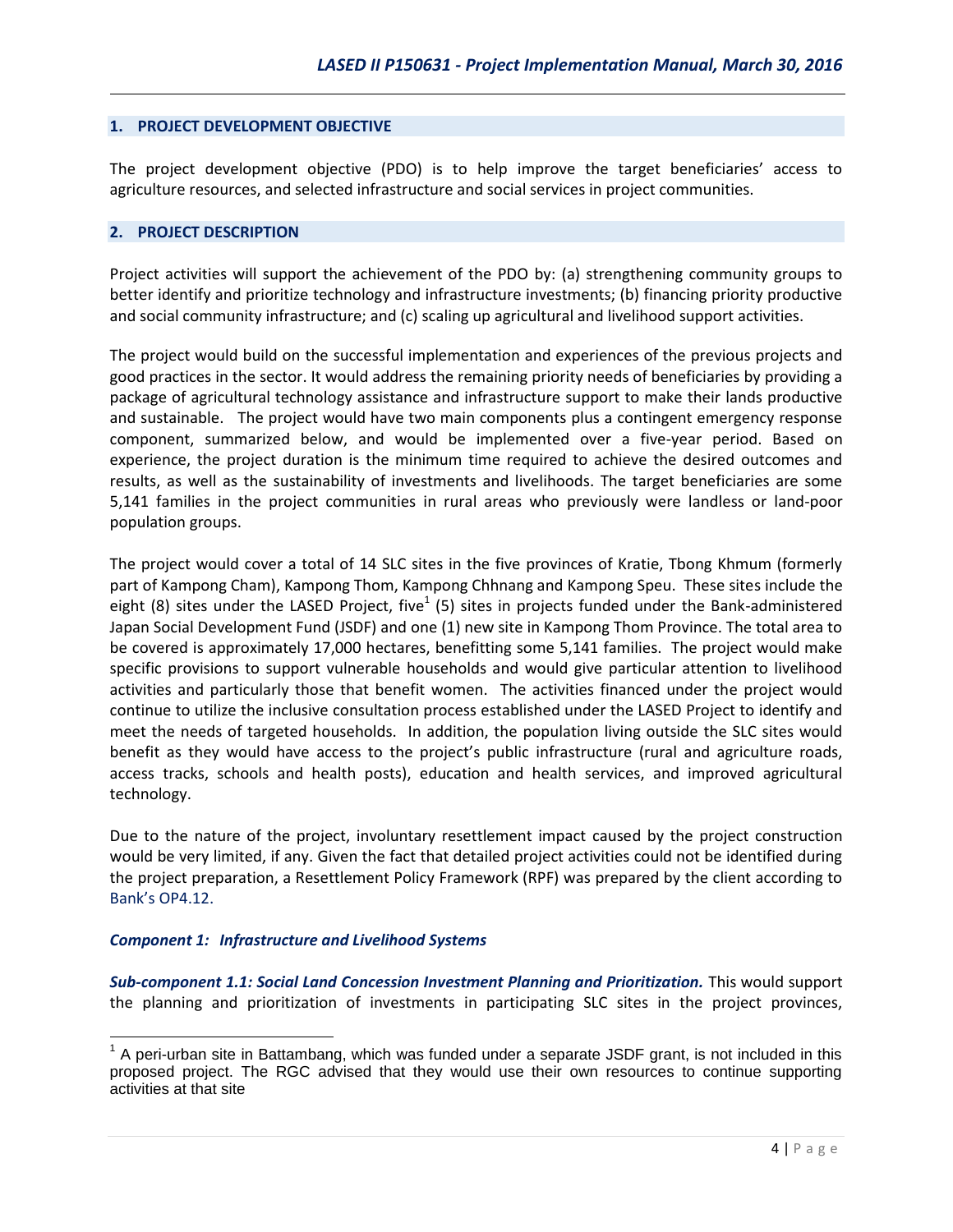including: (a) participatory preparation (for the new site) and updating (at existing sites) of SLC plans, including land surveying, detailed land use planning, processing of requests for land allocation, sensitization and communication on SLC processes and implementation of participatory review processes by communal authorities, land allocation and demarcation of and within the participating SLC sites, and facilitation of requests for the land titling process for eligible beneficiaries in the participating SLC sites; and (b) identification, prioritization and planning of appropriate SLC sub-project technology and infrastructure investments, including the carrying out of a baseline survey, agro-ecosystem analysis, water management planning, assessment of environmental and social safeguards implications, and establishment of SLC-related management information system as input to the SLC planning and prioritization. For the new site in Dong commune, Kampong Thom province, activities will follow established procedures as in the first LASED project. The other existing SLC communities under the LASED project will benefit from second generation planning, land preparation, and related support activities under LASED II.

*Sub-component 1.2: Land Preparation and Infrastructure Development.* This would support the provision of technical assistance and community grants to beneficiaries for preparation and implementation of prioritized infrastructure sub-projects in the participating SLC sites, including: (a) provision of settling-in assistance to new land recipients; (b) provision of initial land preparation assistance including a first cover crop; and (c) provision of productive and social community infrastructure such as rural roads, small-scale irrigation systems, rural water supply and sanitation, education facilities, health posts and community centers, among others.

*Sub-component 1.3: Agriculture and Livelihood Development.* This would support the provision of technical assistance and community grants to beneficiaries for the purposes of consolidation and improvement of agricultural production systems and improvements in the livelihoods, food security and nutrition status of land recipients, including: (a) conduct of community organizing and development activities; (b) provision of agricultural service and extension support following a pluralistic service provider approach; (c) establishment of farmer-managed demonstration plots and model farms; (d) establishment and/or strengthening of farmers organizations, agriculture cooperatives, production and marketing groups and other community interest groups; and (e) establishment of a community development fund and provision of community grants to strengthen successful local initiatives in the participating SLC sites.

#### *Component 2: Project Management*

This component would support the provision of technical and operational assistance for the overall project administration and coordination, including: (a) social and environmental safeguards management; (b) procurement planning and contracts management; (c) financial management, disbursement and audit; and (d) monitoring, evaluation and communication.

#### *Component 3: Contingent Emergency*

This component, with an initial allocation of zero dollars, is part of IDA's support to an Immediate Response Mechanism (IRM) in Cambodia. The IRM allows reallocation of a portion of undisbursed balances of IDA-financed investment projects for recovery and reconstruction support following a formal Government request in the event of an eligible emergency. With IDA's support, Cambodia is developing its Emergency Response Manual (ERM). The ERM will detail eligible uses, financial management, procurement, safeguard and any other necessary implementation arrangements for the IDA IRM. The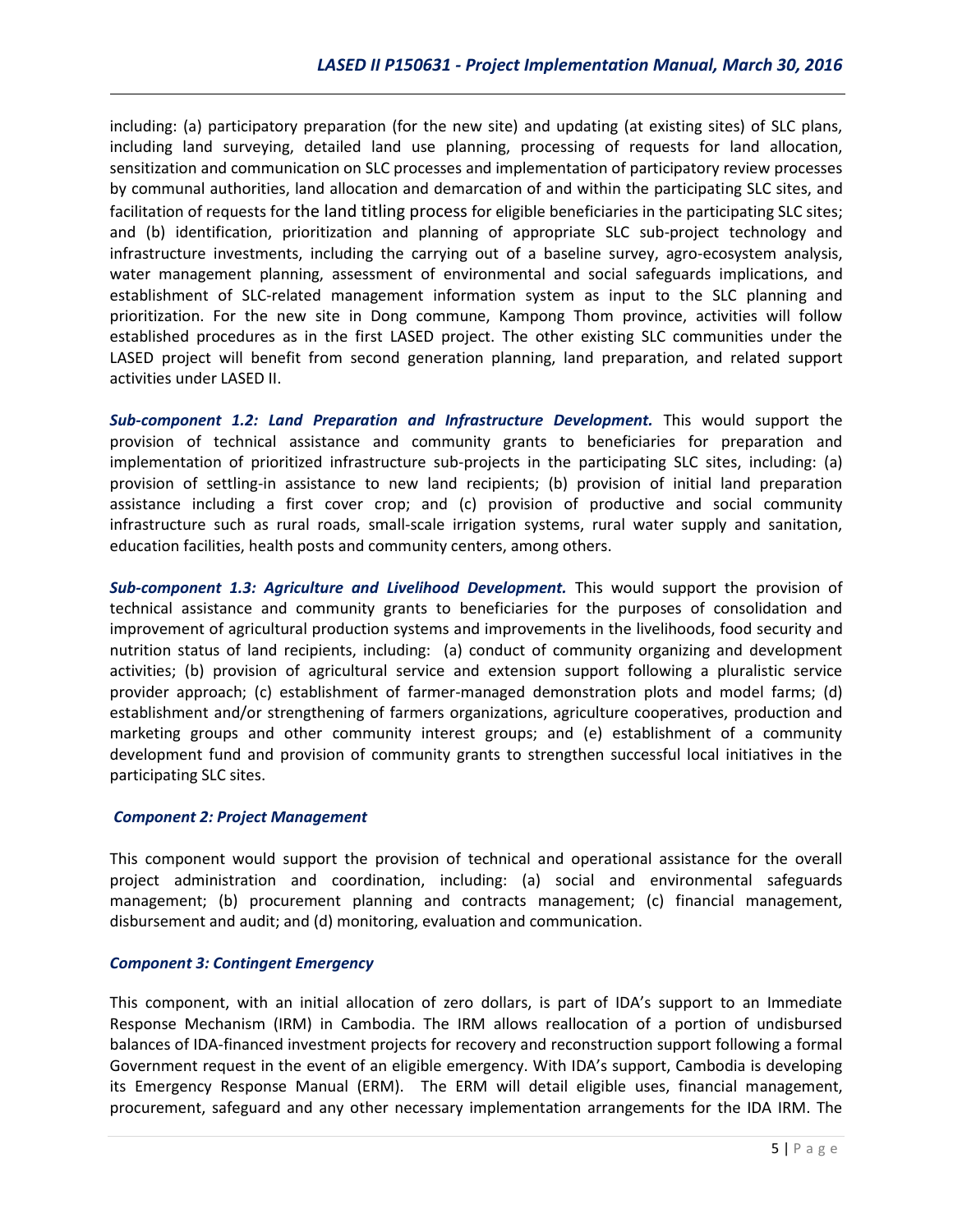preparation and acceptance of the ERM is a condition prior to disbursement of any funds reallocated to this component. In the event that the IDA IRM is activated using funding through this CER component, the Project Development Objective and results framework may be amended as needed under a Level Two restructuring to reflect the provision of immediate and effective response to the eligible crisis or emergency.

#### **3. IMPLEMENTATION**

The project builds on the same institutional arrangements, implementation structure and operating guidelines under the LASED Project, but with some additional activities and stakeholders to reflect the focus on supporting sustainable development of the SLC households. The shift of focus, however, would not depart much from the original design, which had benefited from substantial consultations and discussion with the government and other stakeholders. As such, the project would be implemented within the overall framework of existing guidelines, Project Implementation Manual (PIM) and Community Operations Manual (COM), which have been updated to operationalize the project design and achieve its development objective.





**Figure1: LASED II Organizational Structure**

*3.1 National Level.* The General Secretariat for Social Land Concession (GSSLC) of the Ministry of Land Management, Urban Planning and Construction (MLMUPC) would continue to be responsible for the overall coordination and management of the project, with the Secretariat of the National Committee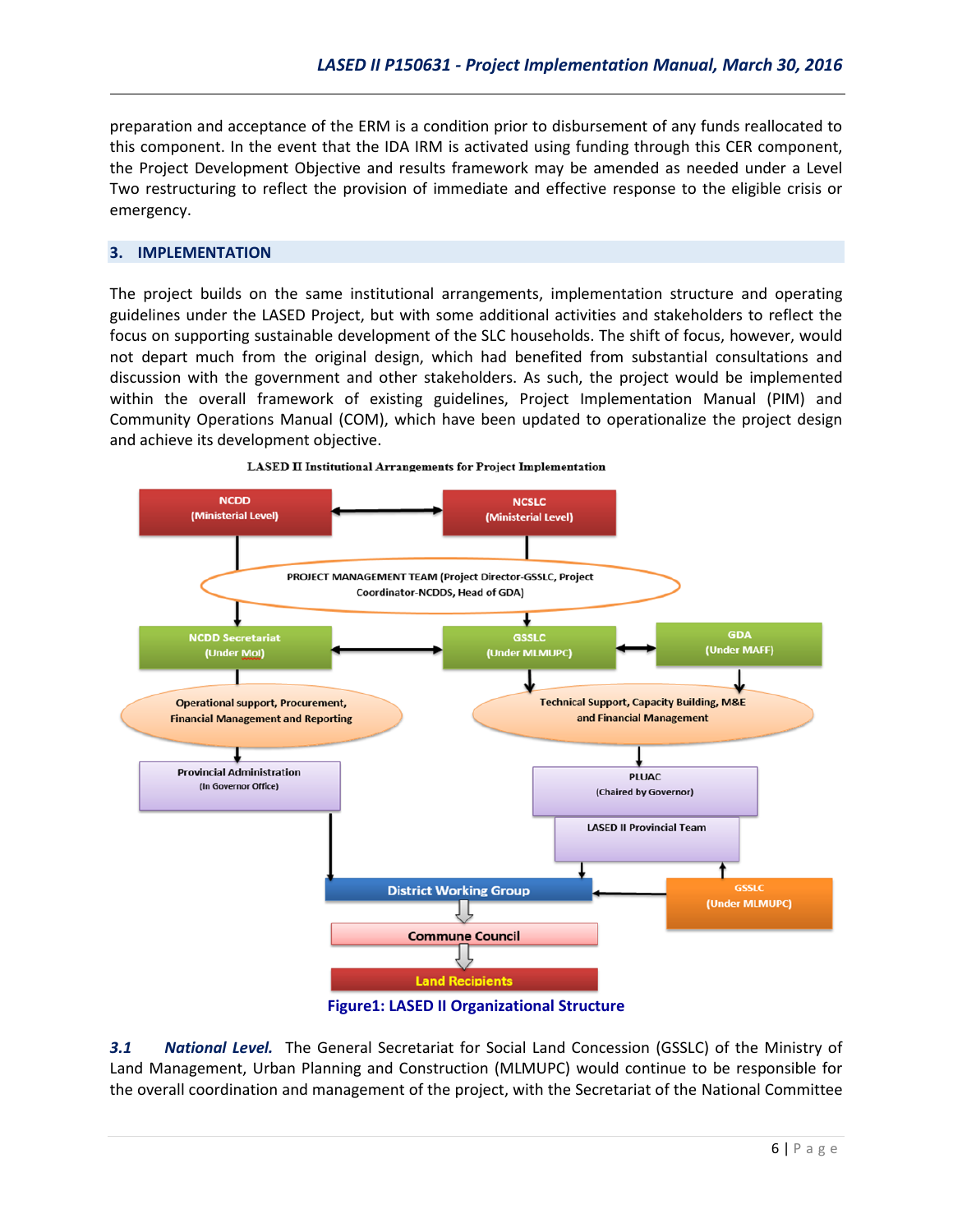for Sub-National Democratic Development (NCDDS) of the Ministry of Interior (MoI) responsible for the major procurement and overall financial management reporting.

With the project's focus on supporting agriculture-based livelihood systems *(Component 1.3)*, the existing implementation arrangements would expand to include the Ministry of Agriculture, Forestry and Fisheries (MAFF) - General Directorate of Agriculture (GDA) as a new national level implementing partner. Together with their counterpart Provincial Departments of Agriculture, they would be responsible for the planning, coordination and implementation of agriculture support activities and quality assurance of goods and services that would be provided to project beneficiaries. The GDA would also be responsible for coordinating and tapping the technical expertise of other technical departments within the MAFF, including engagement and supervision of required national technical consultants to support the implementation of sub-projects. These would be complemented by third party service providers/delivery organizations (e.g., NGOs), which would be contracted for the provision of front-line support activities to help improve the livelihoods and food security situation in the SLC sites.

The distribution of tasks is organized along the ministries' and departments' technical responsibilities. In order to further strengthen an effective and efficient implementation of project activities, and address any arising issues in a timely manner, regular monthly meetings of the Project Management Team (PMT) would take place. The PMT would comprise the heads of the three main implementation partners, i.e., the LASED II Project Director (GSSLC), the LASED II Project Coordinator (NCDDS), and GDA Director General. The PMT would provide the overall guidance to the project staff and address problems and constraints, especially where coordinated action from the national level is required.

Existing institutional arrangements, such as the National Committee for Social Land Concession (NCSLC) where MRD, MLMUPC, and MoI representatives meet and discuss, would ensure a coherent financing. The project has also taken into account the existing institutional structures involved in the government's Social Land Concession Program. Within the developing deconcentration and decentralization framework of the government, the project would continue to consider ways to align with government reforms and adapt to the new institutional directives for NCDD and GSSLC that might emerge during the implementation phase.

One of the expected key challenges for timely and high quality provision of infrastructure and services is the lack of experts to prepare detailed engineering and designs, agriculture development plans, and other livelihood support, including the supervision and quality assurance of implementation activities. In response to staffing constraints on the side of the concerned government agencies, and in order to ensure timely delivery of high quality infrastructure and services, the project implementing partners at national and sub-national level would be assisted by national consultants and contracted staff, as necessary, for smooth implementation. National capacities and experiences would be supplemented and further strengthened by employment of international consultants to provide specific technical and managerial capacity building inputs.

*3.2 Sub-National Level.* At the provincial level, the respective Provincial Land Use and Allocation Committees (PLUACs), chaired by the Provincial Governors, would carry overall responsibility for implementation matters. Technical support to the implementing District Working Groups (DWGs) would be provided by LASED II Provincial Team from the provincial technical line departments. Frontline implementation would be supported by contracted third party service providers. As the project would cover two new provinces (Kampong Chhnang and Kampong Speu), which were not part of the LASED Project, corresponding LASED Provincial Teams have also been established. These new teams, as well as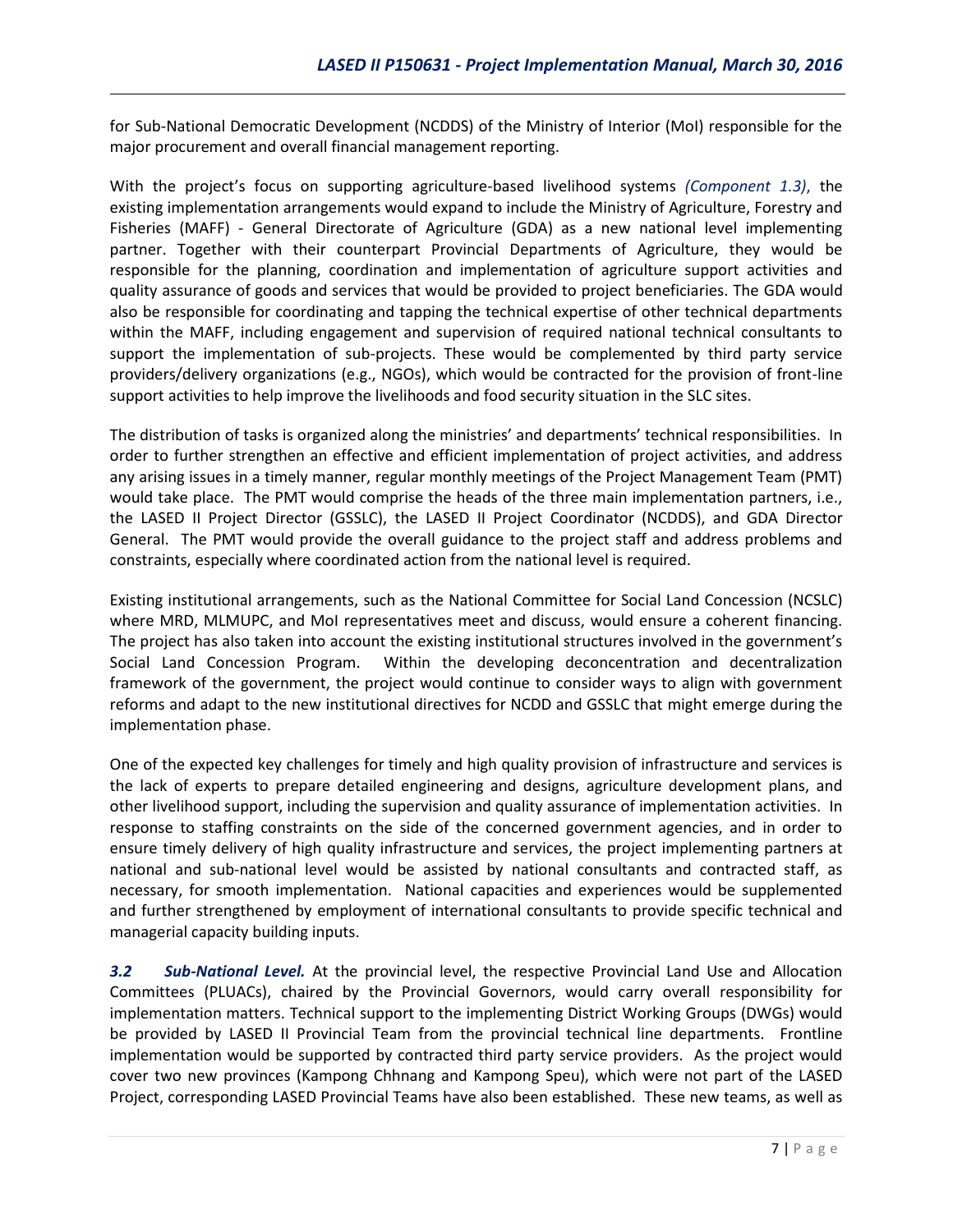the existing teams and other stakeholders, would receive continued capacity building and orientation on the project policies and guidelines.

The Commune Councils and communities would be responsible for procurement of infrastructure and services, in line with the Commune/Sangkat Fund PIM and the COM, respectively, and as referred to in specific provisions indicated in the LASED PIM. They would also be responsible for the sustainability (operation and maintenance) of completed infrastructure. This would be done through the establishment of infrastructure maintenance groups and the incorporation of all planned and potentially complementary (project) investments in the annual Commune Development Plans and Commune Investment Plans (CDP/CIP).

The project would continue to adopt the Civic Engagement Framework (CEF) that has been successfully tested and introduced in the LASED Project. The CEF is part of the LASED PIM Manual and describes the principles and processes for public information dissemination and disclosure, encouraging public participation, ensuring transparency, accountability, and conflict resolution.

*3.3 Coordination with Development Partners.* Close coordination and cooperation would be continued with Gesellschaft fuer Internationale Zusammenarbeit (GIZ) through their "Improvement of Livelihoods and Food Security Project" being implemented with the MLMUPC through GSSLC. Their technical assistance on food security and livelihood support activities in the original LASED communities would complement the project's activities, including those on improved agricultural production and nutrition. The project team would also work closely with the implementing unit in the Ministry of Rural Development (MRD) and the KfW (Kreditanstalt für Wiederaufbau or German Development Bank) in view of the complementary project funding for infrastructures in some project communities under the "Economic Infrastructure Programme to Sustain Land Reform Implementation". Coordination would focus on ensuring coherence with processes in the projects' planning and implementation.

*3.4 Tasks and Responsibilities.* Focal person on safeguard of LASED II is assigned at national. One officer in charge of safeguard in each province in LASED II will be selected. As mentioned earlier, participatory approach will be used to minimize potential involuntary resettlement impact.

The GSSLC and NCDDS managing the LASED II project are responsible for the implementation of this framework. The preparation and implementation of land acquisition and resettlement associated with a SLC must be coordinated with and embedded in the overall Commune based SLC planning and land allocation process. The matrix below describes the tasks related to preparation and implementation of land acquisition and resettlement and the entities responsible at different stages of the overall Commune based SLC planning and land allocation process. The matrix also describes the public consultations at the Commune level on land acquisition impacts, compensation and the Resettlement Plan, and the related disclosure of information.

| <b>Project stage</b>                       | Task                                                                                                                                                                                                 | <b>Responsible</b>                                                             |
|--------------------------------------------|------------------------------------------------------------------------------------------------------------------------------------------------------------------------------------------------------|--------------------------------------------------------------------------------|
| 1. Request for a Social<br>land Concession | Commune Council prepares and submits to PLUAC a<br>request for assistance to prepare an SLC plan<br>together with information indicating current land<br>use within the SLC (a map of the SLC area). | Commune Council (CC)                                                           |
| 2. Cut-off date                            | The Commune Council use existing records and<br>information to establish a baseline of occupation<br>(unauthorized and legal) within the proposed SLC                                                | CC supported by Provincial<br>Land Use and Allocation<br>Committee (PLUAC) and |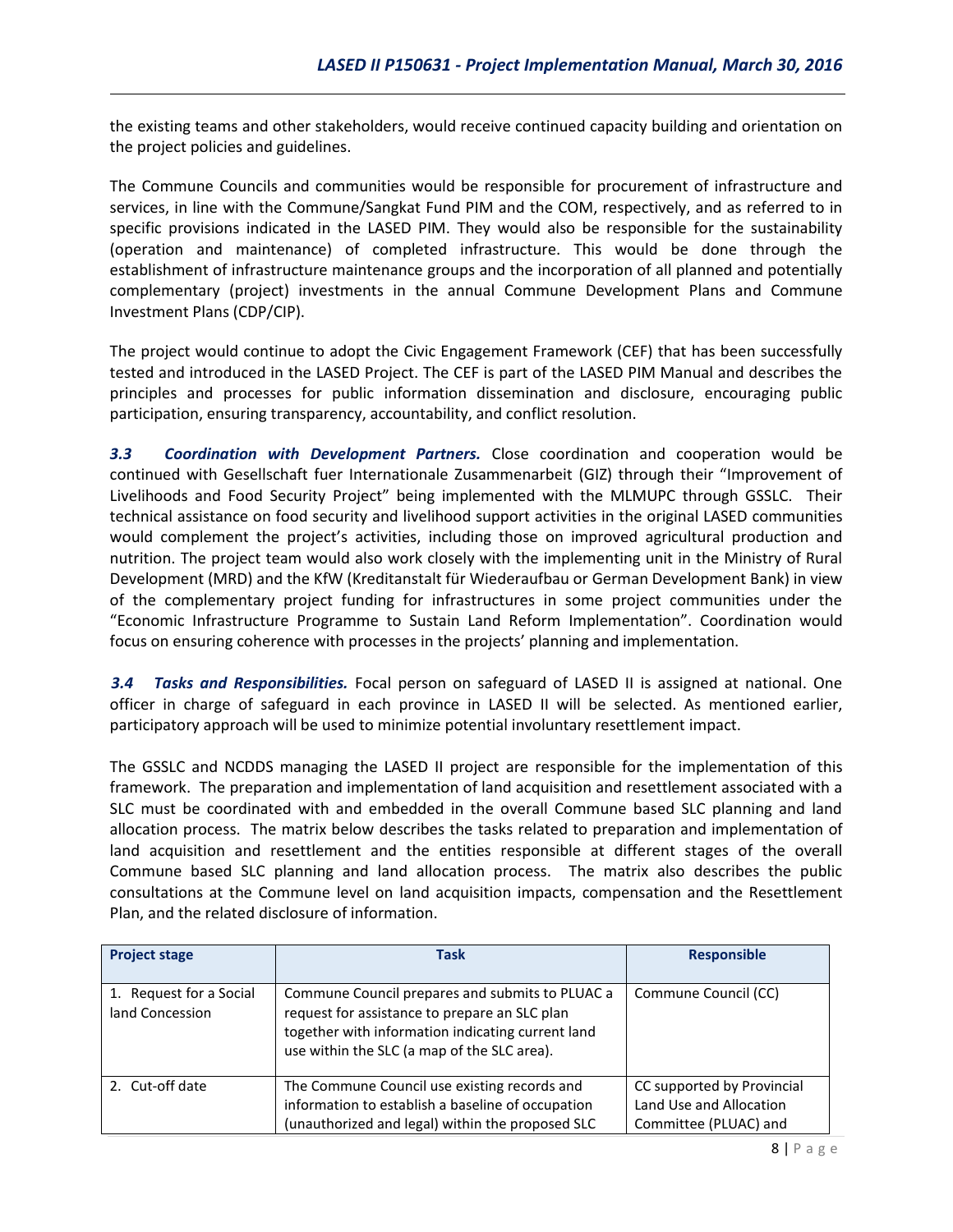|                                                                                                                                                                      | area, as it existed two months before the request<br>was submitted (Safeguard Screening Format in<br>Annex 2 and 3).                                                                                                                                                                                                                                                                                                                                                                                           | <b>DWG</b>                                                                                                                         |
|----------------------------------------------------------------------------------------------------------------------------------------------------------------------|----------------------------------------------------------------------------------------------------------------------------------------------------------------------------------------------------------------------------------------------------------------------------------------------------------------------------------------------------------------------------------------------------------------------------------------------------------------------------------------------------------------|------------------------------------------------------------------------------------------------------------------------------------|
| 3. Information<br>Dissemination                                                                                                                                      | Provide information on LASED II approach and<br>$\bullet$<br>safeguards requirements to Commune Councils<br>and population at large.<br>Formation of Commune SLC Working Group                                                                                                                                                                                                                                                                                                                                 | PLUAC and DWG together<br>with CC                                                                                                  |
| 4. Provincial land<br>identification and<br>mapping including<br>safeguards information<br>and site review<br>5. Review and approval<br>of Preliminary SLC<br>Report | Verification of data on land use in the initial request<br>for SLC from the Commune Council including<br>unauthorized occupation prior to the cut-off date<br>and later encroachments. This information forms<br>part of the Preliminary SLC Report including updated<br>Safeguard Screening data in Annex 2 and 3.<br>Review and approval of Preliminary SLC Report by<br>PLUAC authorizing the Commune to proceed with<br>SLC planning. This includes a review of the land<br>acquisition impacts and costs. | Provincial Dept. of Land<br>Management and Provincial<br>SLMC working with DWG and<br><b>Commune SLC Working</b><br>Group<br>PLUAC |
| 6. Public consultation<br>on land use in the SLC<br>area as inputs to<br>finalization of<br>Preliminary SLC Report.                                                  | Verification in consultation with the commune<br>population of the use of SLC area on the cut-off date<br>(map and Annex 3). Information to unauthorized<br>occupants on eligibility as TLRs.                                                                                                                                                                                                                                                                                                                  | CC/DWG/PLUAC<br>and Commune population                                                                                             |
| 7. TLR applications from<br>eligible unauthorized                                                                                                                    | Poor unauthorized occupants whose livelihoods<br>depend on land use in the SLC area apply to become<br><b>TLRs</b>                                                                                                                                                                                                                                                                                                                                                                                             | <b>Commune SLC Working</b><br>Group and civil society<br>organizations                                                             |
| 8. Public display of SLC<br>applicants, validation of<br>applications, and settling<br>of claims                                                                     | SLC applications are displayed for 30 days to enable<br>settling of disputes and claims by PLUAC within a 20<br>day period after submission of a claim. The<br>decisions on settlement of claims by PLUAC are<br>publicly displayed at the CC and PLUAC office.                                                                                                                                                                                                                                                | DWG (verification);<br>CC and PLUAC<br>(claims/disputes).                                                                          |
| 9. Selection of Land<br>Recipients                                                                                                                                   | Allocation of TLR plots (in situ or new) to poor<br>families using land in the proposed SLC area before<br>the cut-off date (update Annex 3).                                                                                                                                                                                                                                                                                                                                                                  | PLUAC notifying Commune<br>SLC Working Group and<br><b>DWG</b>                                                                     |
| 10. Preparation of final<br><b>SLC Plan including</b><br>infrastructure<br>development plan and<br>Resettlement Plan, if<br>required.                                | Inventory of families impacted by land<br>$\bullet$<br>acquisition caused by SLC rural development<br>infrastructure (asset losses and compensation<br>awarded, land-for-land compensation if families<br>are displaced) and preparation of Resettlement<br>Plan.<br>List of PAPs with inventory of losses and<br>٠<br>compensation rates is made publicly available<br>at the CC office and PLUAC (update Annex 4).                                                                                           | CC and TLRs through<br><b>Commune SLC Working</b><br>Group supported by DWG<br>and PLUAC                                           |
| 11. Public consultation<br>on selection of land<br>recipients and<br>Resettlement Plan                                                                               | Consultation on the selection of land recipients and<br>of Resettlement Plan together with resolution of<br>grievances regarding impacts and entitlements.                                                                                                                                                                                                                                                                                                                                                     | Commune SLC Working<br>Group and DWG with claims<br>resolution by PLUAC                                                            |
| 12. Finalization of<br>Resettlement Plan,<br>approval, and disclosure                                                                                                | The Resettlement Plan is prepared by the<br>$\bullet$<br>Commune SLC Working Group (assisted by the<br>DWG). The Commune SLC Working Group<br>submits the Plan to the CC for approval. The CC<br>submits the Plan to PLUAC for approval                                                                                                                                                                                                                                                                        | Preparation: Commune<br>$\bullet$<br>SLC Working Group,<br>Approval: CC and PLUAC<br>$\bullet$                                     |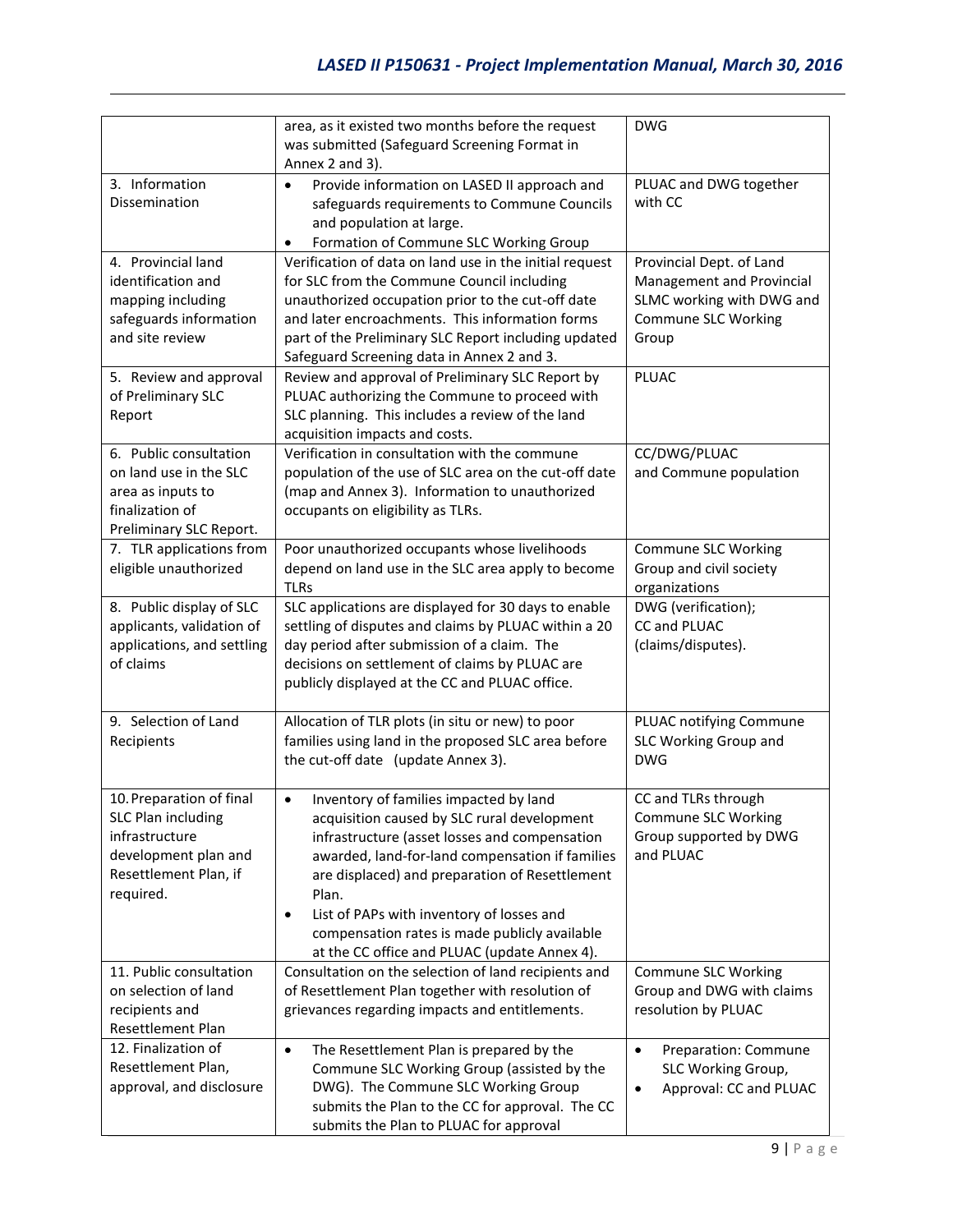|                       | together with the Rural Infrastructure Plan.     |                     |
|-----------------------|--------------------------------------------------|---------------------|
|                       | The Resettlement Plan is disclosed at CC office, |                     |
|                       |                                                  |                     |
|                       |                                                  |                     |
|                       | Secretariat for National Committee on the        |                     |
|                       | Management of Deconcentration &                  |                     |
|                       | Decentralization at the Ministry of Interior.    |                     |
| 13. Implementation of | Allocation of land-for-land compensation and     | Commune SLC Working |
| Resettlement Plan     | payment of compensation for lost assets,         | Group and DWG       |
|                       | Monitoring of Resettlement Plan                  | Monitoring by       |
|                       | implementation (Annex 4).                        | Commune Council to  |
|                       |                                                  | PLUAC to GSSLC and  |
|                       |                                                  | <b>NCDDS</b>        |
|                       |                                                  |                     |

*3.5 Funding Mechanism.* The costs of Resettlement Plans include staff costs for preparation, implementation, and monitoring/reporting, as well as the actual costs of providing compensation in cash for fixed assets. These costs will be borne by the RGC, and the funds for compensation are part of the overall LASED II budget. Where land acquisition is required to establish an SLC in a particular Commune or implement rural infrastructure under the SLC, both the SLC Plan and the Rural Infrastructure Plan must include the costs for asset compensation and any relocation of PAPs.

*3.6 Grievance Redress Mechanism.* A grievance redress mechanism for the project is necessary for addressing legitimate concerns of affected individuals and groups who may consider themselves deprived of appropriate treatment under the project. The mechanism would include (i) a recording and reporting system, including grievances filed both verbally and in writing, (ii) designated staff with responsibility at various levels of governments, and (iii) a time frame to address the filed grievances. This mechanism will be detailed in the sub-project safeguards documents. The functioning of the grievance redress mechanism will be regularly monitored and evaluated during project implementation.

The participatory planning process under LASED II facilitates that potential claims by project-affected people to the Commune Council at different stages during the preparation of the SLC Plan and the associated Resettlement Plan (if required) can be made and resolved at the commune level. Claims requiring redress can be made at the following stages involving public consultations and/or public display of information during the SLC and Resettlement Plan preparation process:

- (a) Public consultation on land use in the SLC area including unauthorized occupation prior to the cut-off date and later encroachments. This consultation takes place before the Preliminary SLC Report/Plan is finalized, and provides a forum to rectify mistakes regarding unauthorized land use and the size of holdings. The Commune Council, District Working Group and PLUAC participate in the meeting and incorporate corrections into the Preliminary SLC Report/Plan.
- (b) SLC applications are publicly displayed for validation and settlement of claims. Decisions on settlement of claims regarding eligibility are made by PLUAC, and are publicly displayed at the CC and PLUAC office.
- (c) The preparation of the final SLC Plan including the infrastructure development plan and the associated Resettlement Plan involves public display of the list of PAPs with land acquisition impacts and entitlements at the Commune Council office and at the PLUAC office. A public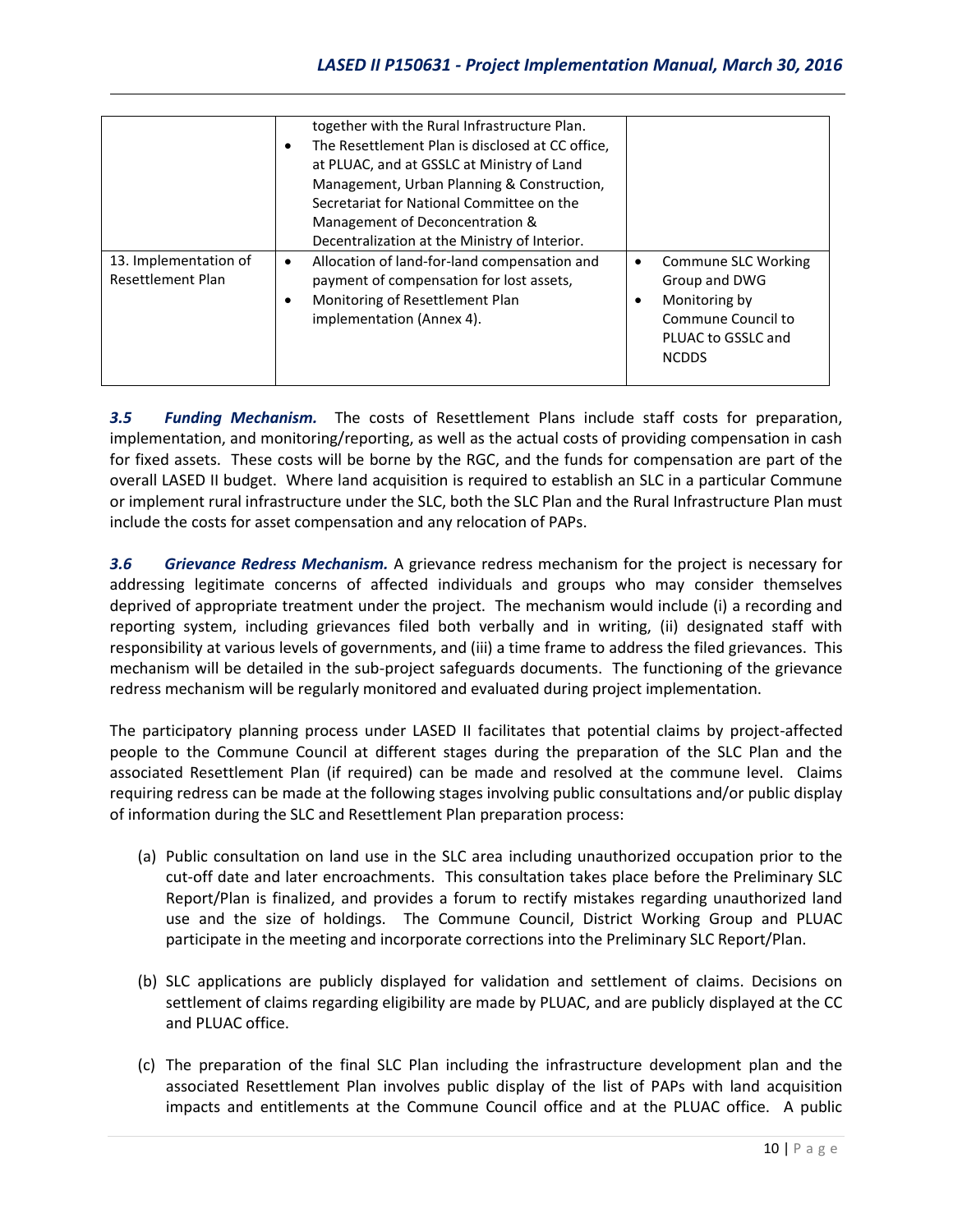consultation is then conducted at the Commune level with participation of PLUAC to resolve grievances regarding impacts, entitlements, and compensation.

- (d) In addition, PAPs affected by a SLC can submit complaints during the implementation of the SLC Plan and the Resettlement Plan to the Commune Council, and if the issue is not resolved at this level, to PLUAC, and if unresolved there, to the General Secretariat for Social Land Concessions responsible for the LASED II project.
- (e) Complaints must be submitted by the persons holding a grievance (he or she may seek the assistance in submitting the complaint through NGOs or other civil society groups). Complaints are accepted whether they are made in writing or not, and from both individuals and groups.
- (f) Complaints are accepted until the end of project implementation. This period of time may be extended for LASED II-supported SLC programs started after project mid-term.

All complaints or claims made must be recorded by the Commune Council with the date of complaint, the issue, and whether resolved or pending. Claims and complaints not resolved at the commune level are forwarded to PLUAC, which maintains a consolidated province-wide register of complaints received and processed, and reports to GSSLC on the status of complaints resolution quarterly. Civil society organizations are informed about the arrangements for resolution of claims and complaints under LASED II, and Commune Councils are informed about civil society organizations with experience in providing training on procedures for management of dispute resolution, so that Commune Councils may use these to develop procedures and build capacity.

*3.7 Monitoring.* PLUAC submits quarterly reports on the status of land acquisition and resettlement planning and implementation associated with the SLCs in the province. These reports are forwarded to the General Secretariat for Social Land Concessions and aggregated into project-wide reports. The reporting will include the following information comprising initial baseline data and subsequent information on implementation of mitigation measures:

| <b>Project stage</b>                      | <b>Monitoring information in quarterly progress</b><br>reports                                                                                                                                                                                                                                                                                                                                                                                                                                                                                                              |
|-------------------------------------------|-----------------------------------------------------------------------------------------------------------------------------------------------------------------------------------------------------------------------------------------------------------------------------------------------------------------------------------------------------------------------------------------------------------------------------------------------------------------------------------------------------------------------------------------------------------------------------|
| 1. Information dissemination              | Report on Commune Councils and population at<br>large that have received information on LASED II<br>approach and safeguards requirements.                                                                                                                                                                                                                                                                                                                                                                                                                                   |
| 2. Initial SLC Request by Commune Council | Safeguards Screening (Annex 2 and 3) with<br>baseline information as of the cut-off date on:<br>Number of poor families using land only in the<br>proposed SLC area,<br>Number of poor families using land both in the<br>$\bullet$<br>proposed SLC area and outside this area,<br>Number of poor families using land in the<br>$\bullet$<br>proposed SLC area and belonging to<br>Indigenous communities,<br>Number of poor families using land in the<br>$\bullet$<br>proposed SLC area and displaced by a past ELC,<br>Number of non-poor families and land<br>$\bullet$ |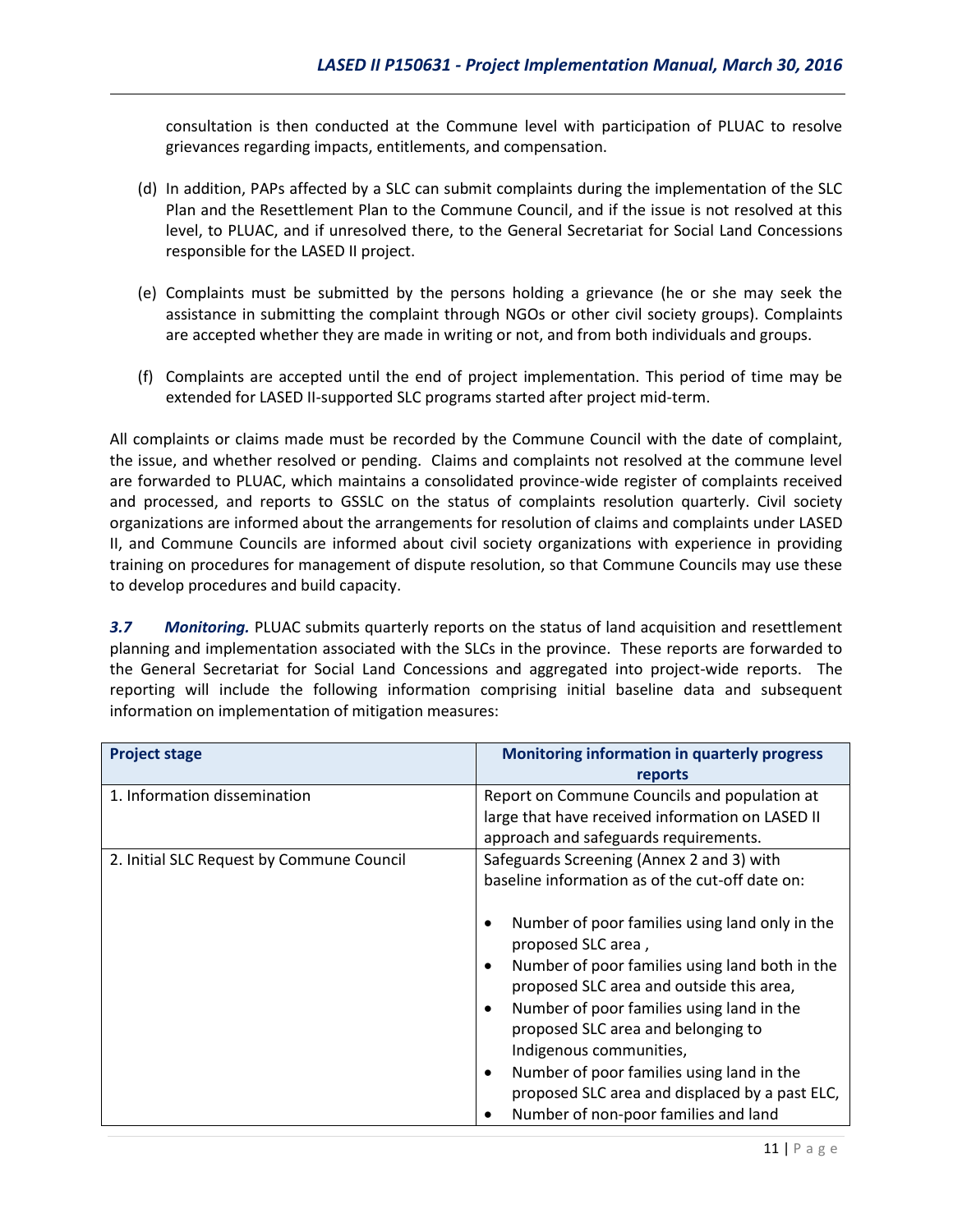|                                                     | speculators using land in the proposed SLC                 |
|-----------------------------------------------------|------------------------------------------------------------|
|                                                     | area.                                                      |
| 3. Provincial Screening (PLUAC): safeguards         | Verification of data on land use in the initial            |
| screening and site review confirmed by public       | request for an SLC from the Commune Council                |
| consultation                                        | (Updated Annex 2 and 3).                                   |
| 4. Preparation of Preliminary SLC Report            | Final detailed verification of data on land use in the     |
|                                                     | initial request for an SLC from the Commune                |
|                                                     | Council (baseline for subsequent impact                    |
|                                                     | monitoring - updated Annex 2 and 3).                       |
| 5. Selection of Land Recipients                     | Number of poor families using land in the                  |
|                                                     | proposed SLC area that are Land Recipients                 |
|                                                     |                                                            |
|                                                     | (including Indigenous Peoples' families) - updated         |
|                                                     | Annex 3),                                                  |
| 6. Preparation of final SLC Plan including          | Preparation of Resettlement Plan: Inventory of             |
| infrastructure development plan (and                | families impacted by land acquisition caused by            |
| Resettlement Plan, if required) confirmed by public | rural development infrastructure in SLC (asset             |
| consultation                                        | losses and compensation awarded, land-for-land             |
|                                                     | compensation if families are displaced - Annex 4)          |
| 7. Implementation of Resettlement Plan              | Amount of compensation paid for assets for<br>$\bullet$    |
|                                                     | each PAP (Annex 4),                                        |
|                                                     | Area of land-for-land compensation for each<br>$\bullet$   |
|                                                     | PAP (Annex 4),                                             |
|                                                     | Complaints resolution (complaints made, date,<br>$\bullet$ |
|                                                     | issues, whether resolved or pending).                      |
|                                                     |                                                            |

The status reporting on land acquisition and resettlement is part of the overall LASED II progress reporting, which is described in the Implementation Manual.

The World Bank undertakes periodic supervision missions that include assessment of the implementation of this framework. The mid-term review includes an in-depth review of the preparation and implementation of Resettlement Plans.

### **4. THE COVERAGE**

This Resettlement Policy Framework applies to all local SLCs receiving financial or technical assistance from LASED II and the objectives of this Resettlement Policy Framework are (a) to avoid or minimize any land acquisition and resettlement deriving from activities under the LASED II project, and (b) to provide fair compensation in case of occurrence of involuntary resettlement.

These measures are developed based on the Cambodian legal framework and World Bank's safeguard policy (OP 4.12) on Involuntary Resettlement. In cases where there are gaps in the current status of the national legal framework, these gaps are filled with the provisions of the World Bank's safeguard policy.

A LASED II funded SLC would not be implemented to compensate the displacement of families affected by a contemporaneous development/commercial project.

Elements in this framework will be integrated into the LASED II Project Implementation Manual (PIM).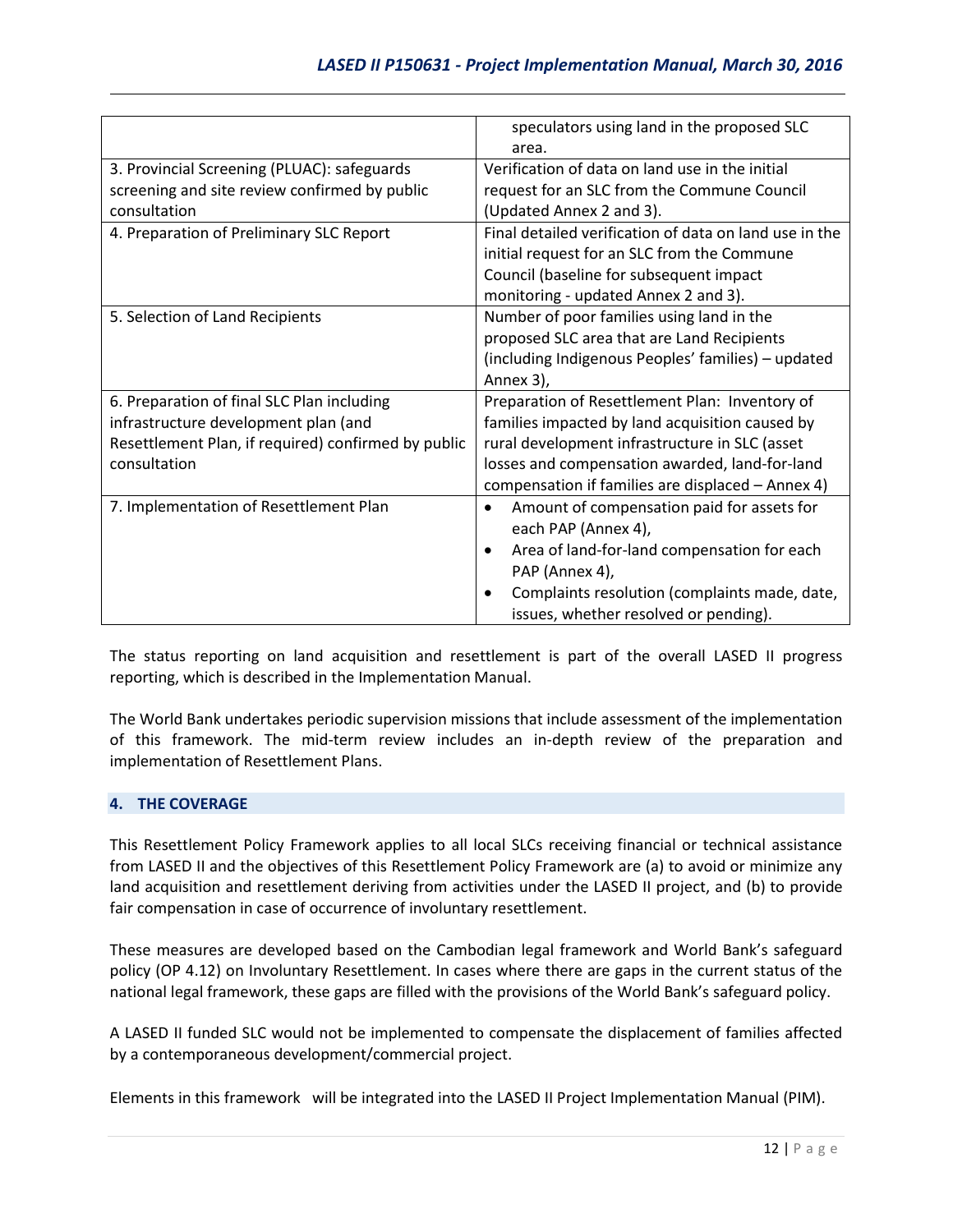The Resettlement Policy Framework applies to all components of the project that result in involuntary resettlement, regardless of sources of financing. It also applies to other activities resulting in involuntary resettlement, that are: (a) directly and significantly related to the Bank-assisted project, (b) necessary to achieve its objectives as set forth in the project documents; and (c) carried out, or planned to be carried out, contemporaneously with the project.

### **5. POTENTIONAL INVOLUNTARY RESETLEMNET IN LASED II**

### *5.1 The LASED II Project*

| <b>SLC site</b>                        | <b>Province</b>    | Area<br>cover<br>(ha) | <b>Number</b><br>of<br>families | <b>Estimated project</b><br>activities                                                                      | <b>Potential land impact</b>                                                                                                                                                                   |
|----------------------------------------|--------------------|-----------------------|---------------------------------|-------------------------------------------------------------------------------------------------------------|------------------------------------------------------------------------------------------------------------------------------------------------------------------------------------------------|
| 1. Sambok                              | Kratie             | 3294.36               | 554                             | Agricultural land                                                                                           | All project supported activities will                                                                                                                                                          |
| 2. Changkrang                          | Kratie             | 612.21                | 331                             | preparation, road,                                                                                          | be implemented according to SLCs'                                                                                                                                                              |
| 3. Dar                                 | Kratie             | 572.37                | 402                             | culvert, irrigation                                                                                         | land use plans. The agricultural and                                                                                                                                                           |
| 4. Thmey                               | Kratie             | 923.9                 | 432                             | infrastructure, school                                                                                      | residential land had been                                                                                                                                                                      |
| 5. Chambak                             | Kratie             | 1163.2                | 400                             | and community                                                                                               | distributed to LRs also based on the                                                                                                                                                           |
| 6. Sreleu<br>Senchey(Choam<br>Krovien) | Tbong Khmom        | 863.65                | 250                             | centers. (different SLCs<br>will have different<br>project activities)                                      | land use plans. Therefore, no<br>involuntary resettlement is<br>expected.                                                                                                                      |
| 7. Tipo I                              | Kampong<br>Thom    | 1508                  | 479                             |                                                                                                             |                                                                                                                                                                                                |
| 8. Tipo II                             | Kampong<br>Thom    | 1335.44               | 300                             |                                                                                                             |                                                                                                                                                                                                |
| 9. Dong                                | Kampong<br>Thom    | 2922*                 | 700*                            | Boundary demarcation,<br>agricultural land<br>preparation, road,<br>culvert, school and<br>community center | In the land identification, land<br>classification and state land<br>mapping activities, the project<br>excludes the existing settlement/<br>encroacher who have settled before<br>cut of date |
| 10. Sambok Kriel                       | Kampong<br>Chhnang | 854.3                 | 196                             | Agricultural land<br>preparation, road,                                                                     | All project supported activities will<br>be implemented according to SLCs'                                                                                                                     |
| 11. Ksachsor                           | Kampong<br>Chhnang | 975.6                 | 258                             | culvert, irrigation<br>infrastructure, school                                                               | land use plans. The agricultural and<br>residential land had been                                                                                                                              |
| 12. Peam                               | Kampong<br>Chhnang | 468.78                | 233                             | and community<br>centers. (different SLCs                                                                   | distributed to LRs also based on the<br>land use plans. Therefore, no                                                                                                                          |
| 13. Chhean<br>Loeung                   | Kampong<br>Chhnang | 428.99                | 206                             | will have different<br>project activities)                                                                  | involuntary resettlement is<br>expected.                                                                                                                                                       |
| 14. Raksmey<br>Samaki                  | Kampong Speu       | 1200                  | 400                             |                                                                                                             |                                                                                                                                                                                                |

\* In planning for Dong commune

### *5. 2 Potential Involuntary Resettlement in the LASED-II Project*

*5.2.1 Dong SLC.* LASED II project is designed to offer landless and land-poor families an opportunity to resettle in Dong SLC area; such settlement would be fully voluntary. Families participating in an SLC program would apply for agricultural land and/or residential land. Eligible families applied for residential land would generally move to a new location in the SLC area on full voluntary basis. Eligible families applied for agricultural land only would receive land in order to derive an agricultural income from it. In both cases, the families will receive land titles after 5 years, subject to the land being productively utilized during these 5 years according to the provision of Sub-Decree 19 of March 2003 on Social Land Concessions.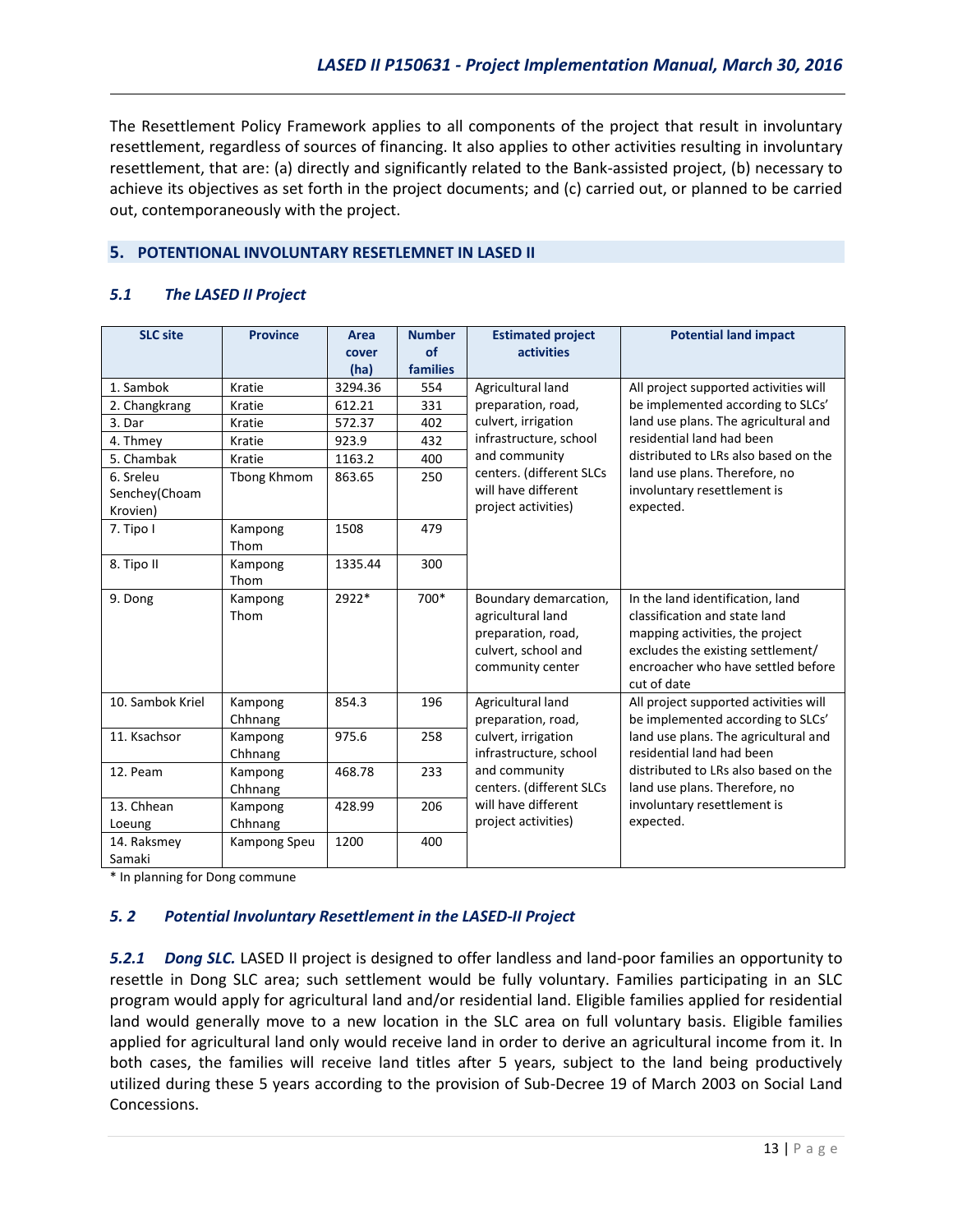Primary social screening was conducted during project preparation. No encroacher was identified based on this screening. However, during project implementation, detailed social screening will be conducted. In case land acquisition might be needed to implement the project, this Resettlement Policy Framework will be followed. During project implementation, detailed survey will be conducted to identify preexisting land uses and steps will be taken to address them properly.

*5.2.2 Other Existing SLCs.* For project activities that will be implemented in the existing SLCs, no land acquisition is anticipated based on the current project plan. All project-supported activities will be implemented according to SLCs' land use plans. The agricultural and residential land had been distributed to LRs also based on the land use plans. Since the detailed designs of these activities is to be finalized during project implementation, in case some land acquisition is unavoidable, all land acquisition practices will follow this Resettlement Policy Framework.

*5.2.3 Lesson learn from LASED on involuntary resettlement.* The pilot LASED consisted of three main activities – land preparation, target land recipient selection and development activities. The project followed the involuntary resettlement policy framework that was developed in 2007.

To minimize the land acquisition impact, the pilot LASED project had excluded 1,148 ha (156 plots) of 489 existing settle families and/or encroachers from the proposed pilot LASED project sites. Therefore no existing settle families and/or encroachers lose any land due to project development. 17 families in Tipo-I voluntarily give up land they occupied and became land recipient of LASED project.

The basic infrastructure development in the pilot LASED followed the land use planning which was participated from community, local authority, NGOs and relevant stakeholder. The infrastructure construction such as road, school, health post, community pond, community center do not need land acquisition from land recipients in the project sites.

### **6. LEGAL FRAMEWORK**

*6.1 National Legal Framework on Compensation.* The 2001 Land Law states that no person shall be "deprived of his or her ownership unless this action is for the public interest". The law recognizes that deprivation of ownership opens right to "payment of just and fair compensation in advance". The Constitution states that "the right to confiscate possessions from any person shall be exercised only in the public interest" and opens right to just compensation. However, there are currently no laws and regulations that govern the process of acquisition and the determination of just compensation.

Those affected by national infrastructure projects such as major roads do receive compensation. Cash compensation is normally provided when houses are impacted. There are local projects such as rural roads where no compensation is provided. This is because all in the local communities are seen as benefiting from the new road. However the relatively new Commune Planning and Investment Guidelines specify safeguard measures for those affected by small infrastructure development.

*6.2 National Legal Framework on State Land Encroachment.* The 2001 Land Law has drawn a clear line between those who opened land for residential or farming purposes before August  $30<sup>th</sup>$ , 2001, and those who did so after this date. In the first case, occupants may be recognized as legal occupants of State land in the future when land is registered as State private land. In the second case, occupants are illegal. Article 18 of the Land Law provides strong tools for evicting encroachers. They do not "have the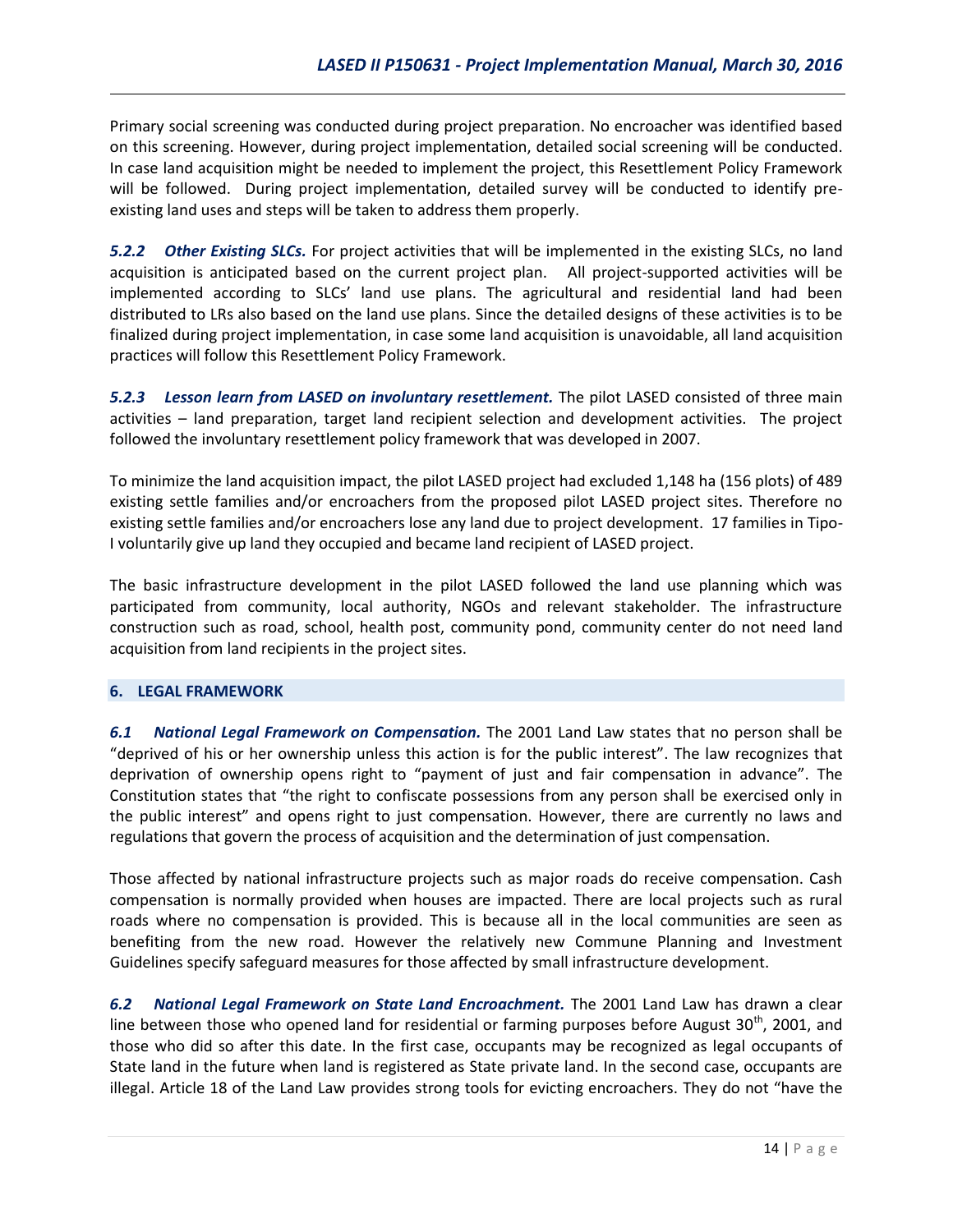right to claim compensation or reimbursement for expenses paid for the maintenance or management of immovable property that was illegally acquired" (Article 19).

A Circular No. 02 issued by the Royal Government of Cambodia on Illegal Occupation of State Land dated February 26, 2007, states that while occupation of land as a form of possession became illegal after August  $30<sup>th</sup>$ , 2001, there is a need for the state to undertake SLCs for poor people and disadvantaged groups to meet their needs for land deriving from population growth, demobilization of soldiers, and land loss due to natural disasters. However, the current anarchical illegal taking of state land also provides opportunities for land speculators and powerful persons to take illegal possession of state lands though various means. To address this situation, Circular Number 02 determines that:

- (a) Generally, the illegal state landholders, especially land speculators, are not entitled to compensation (Para 6.1 in Circular No. 02).
- (b) Illegal state landholders, who are poor families and landless or lack land and are disadvantaged, would not be entitled to compensation, but may receive preferential treatment to obtain an appropriate amount of land for their livelihood (Para 6.2 in Circular No. 02).
- (c) For state private land, this can be done through sale, lease, gift, usufruct (right to use and enjoy the fruits of the land for life), social land concessions, economic land concessions, or use permits. A decision on specific options must be based on coordination between the territorial authority, the State Land Trustee Authority, and the person using the land, and be based on a land use plan. (Para 7.1 in Circular No. 02).

To achieve its broader objective of poverty reduction, LASED-II has designed a strategy to start SLC programs on land which would avoid or minimize eviction of poor encroachers. The project also provides poor land occupants inside the SLC, whether authorized or not, the option to join the SLC on a voluntary basis.

### *6.3 Consistency between National Legal Framework and World Bank.*

*6.3.1 Safeguard Policy op 4.12.* Land acquisition and involuntary resettlement may cause severe longterm hardship and impoverishment unless appropriate mitigating measures are carefully planned and carried out. Land acquisition and involuntary resettlement will be avoided or minimized to the extent possible in the LASED II project, both with regard to the delineation of SLCs and with regard to the rural development component of LASED II. This Resettlement Policy Framework establishes equivalence between current Cambodian law and the World Bank's OP 4.12 on Involuntary Resettlement by defining measures to fill the gaps between the national legal framework and OP 4.12.

### **How is Involuntary Resettlement Defined in the World Bank Safeguard Policy?**

"Involuntary" resettlement designates not only cases where people may be physically displaced by a project, but also cases where land is taken for project purposes, resulting in people losing access to land or other resources from which they derive their income, or lose a house or other assets.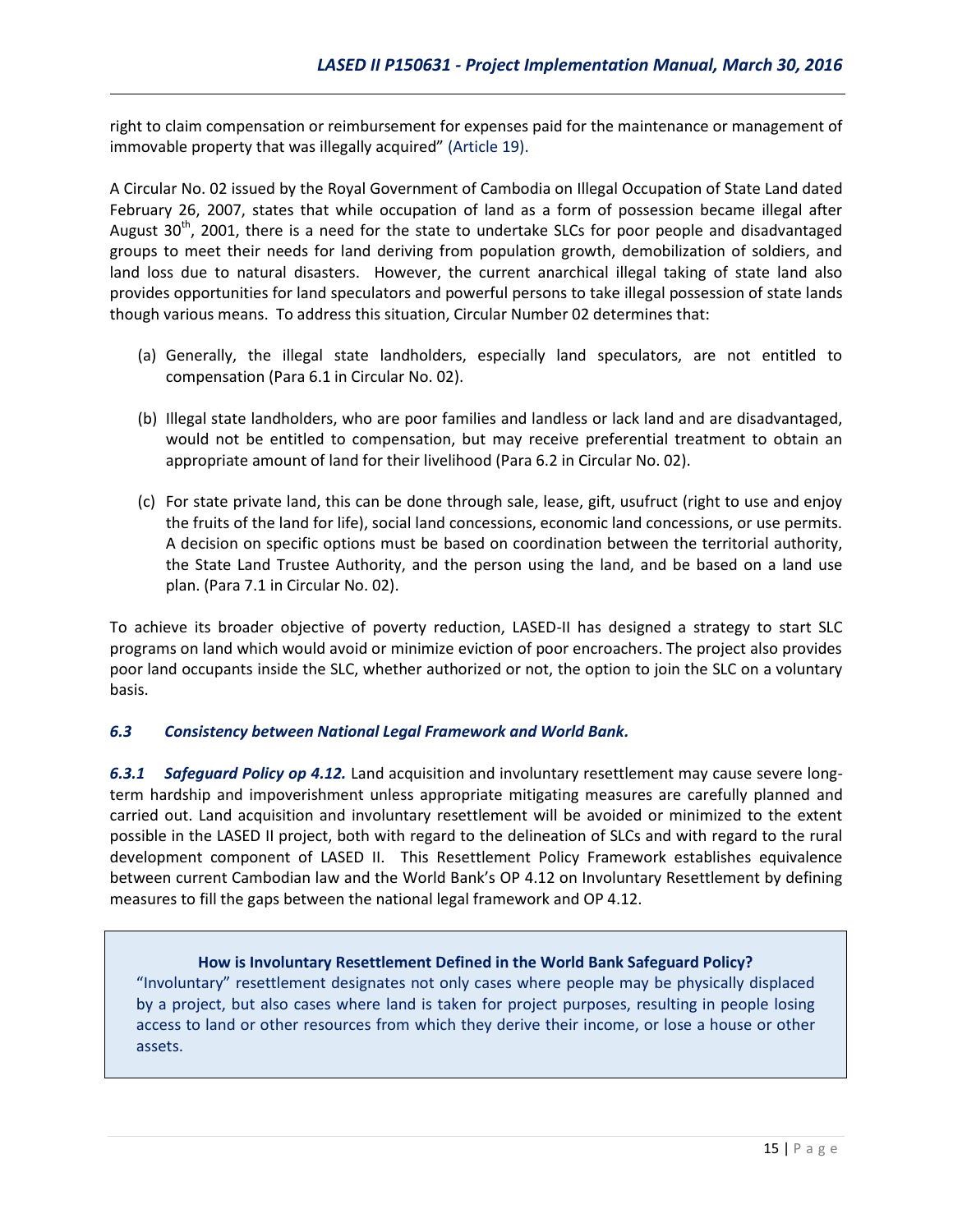**OP 4.12** (Para 15) does provide for resettlement assistance to "those who have no recognizable legal right or claim to the land they are occupying". In such cases, OP 4.12 does not require compensation for the land itself, but for loss of assets other than land (such as buildings, trees, standing crops), and resettlement assistance may consist of cash, other assets, employment, or land as appropriate. OP 4.12 does not distinguish between poor and rich squatters and encroachers, but accords both the same entitlement to resettlement assistance. Thus, there are two points of inconsistency between the Cambodian legal framework and OP 4.12, which this policy framework will address as follows:

*6.3.1.1 Poor unauthorized occupants,* who (a) do not have any other place of residence than the land they occupy in the planned SLC area, and/or (b) rely on the land farmed in the SLC for their livelihood will be enabled to continue to utilize the land they occupy (if it does not exceed the SLC land allocation for new settlers), or be provided with replacement land (equivalent to the SLC land allocation for new settlers). If affected by land acquisition in the SLC area, such occupants are also entitled to compensation for lost assets.

*6.3.1.2 Non-poor unauthorized occupants,* who do not depend on the land they are using in the SLC area for family livelihood, since they possess additional land or other sources of income outside the SLC area to ensure their livelihood, will not be entitled to apply for land in an SLC, but can receive compensation only for investments in assets (crops, trees, structures) on a contiguous area of up to 5 hectares within the SLC area, where the bulk of the investments have been made.

*6.4 Poor occupants.* Poor occupants (whether legal land owners or unauthorized land users) are defined as families who fall within the poverty criteria defined in the Prakas No. 263 of July 3, 2007, issued by the Ministry of Social Affairs, Veterans, and Youth Rehabilitation. These criteria are:

- (a) landless families who can't afford residential land,
- (b) landless or land-poor families who can't afford agricultural land, and
- (c) families with inadequate income to support themselves.

The Department of Social Affairs, Veterans and Youth Rehabilitation will cooperate with PLUAC and the District Working Groups to identify the poor at the request of the village chief and Commune Council. Prakas No. 263 includes a format with a methodology to assess incomes.

### **7. THE OBJECTIVES AND PRINCIPLES**

*7.1 Objectives.* The objectives of this Resettlement Policy Framework are (a) to avoid or minimize any land acquisition and resettlement deriving from activities under the LASED II project, and (b) to provide fair compensation in case of occurrence of involuntary resettlement

*7.2 Principles.* In line with these objectives and based on the analysis of the legal framework, these principles are defined:

#### **LASED II Principles Regarding Loss of Fixed Assets or Loss of Access to Land**

In case a local resident, who is a legal owner of land as defined under the Land Law, loses fixed assets or access to agricultural land in the planned SLC area, he/she is entitled to receive compensation for land and assets.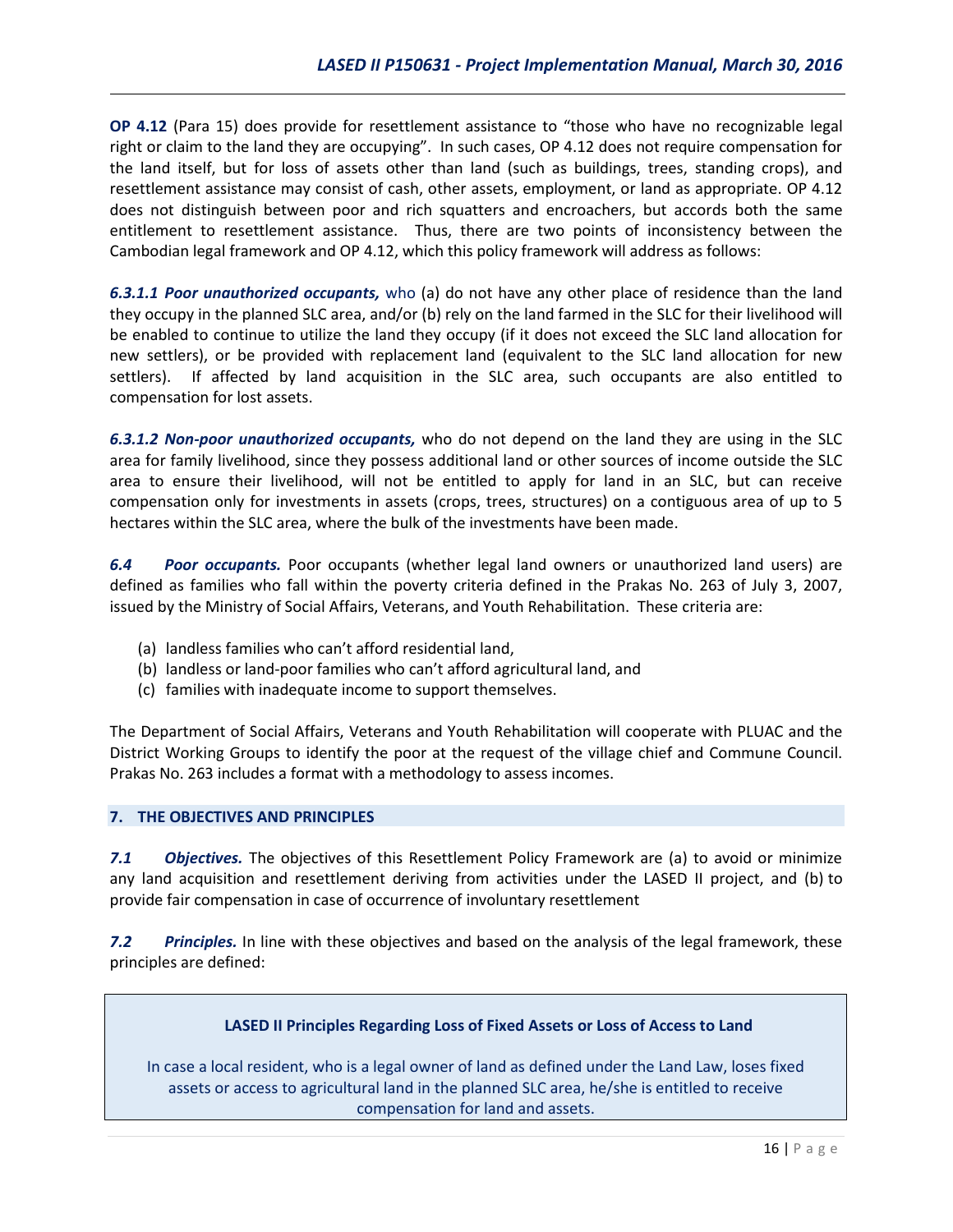The planning of SLCs will include practical measures to avoid that poor unauthorized local residents, whose livelihood is dependent on use of land in the planned SLC area, lose fixed assets or access to agricultural land due to the SLC program.

Land loss within a designated SLC area by any unauthorized poor local resident whose livelihood is dependent on use of land in the planned SLC area, and who began to use this land before the cut-off date, will be eligible to obtain land within the SLC not exceeding the land allocation fixed for regular SLC applicants.

Non-poor encroachers and land speculators enjoying unauthorized use of land in an SLC area will not be entitled to apply for land within the SLC, and may only receive compensation for investments made on up to 5 hectares of the land illegally occupied within the SLC area.

A LASED II funded SLC would not be implemented to compensate the displacement of families affected by a contemporaneous development/commercial project.

### **8. THE CUT-OFF DATE**

The cut-off date is defined as the date two months prior to the first public information meeting on the SLC with the Commune Council and the commune population. The Commune Council will use existing records on residence and land use within the Commune to provide a baseline on unauthorized occupation within the proposed SLC area. This information will be verified by the Commune Council and PLUAC, and through a public meeting during the SLC planning process.

Commune Council supported by Provincial Land Use and Allocation Committee (PLUAC) and District Working Group (DWG) will make all efforts to ensure relevant communities are made aware of the cutoff date and its implications to them. These measures may include, but not limitted to 1) public community/village posters; 2) Information Booklets; 3) Inform relevant households; and 4) Open house in communities.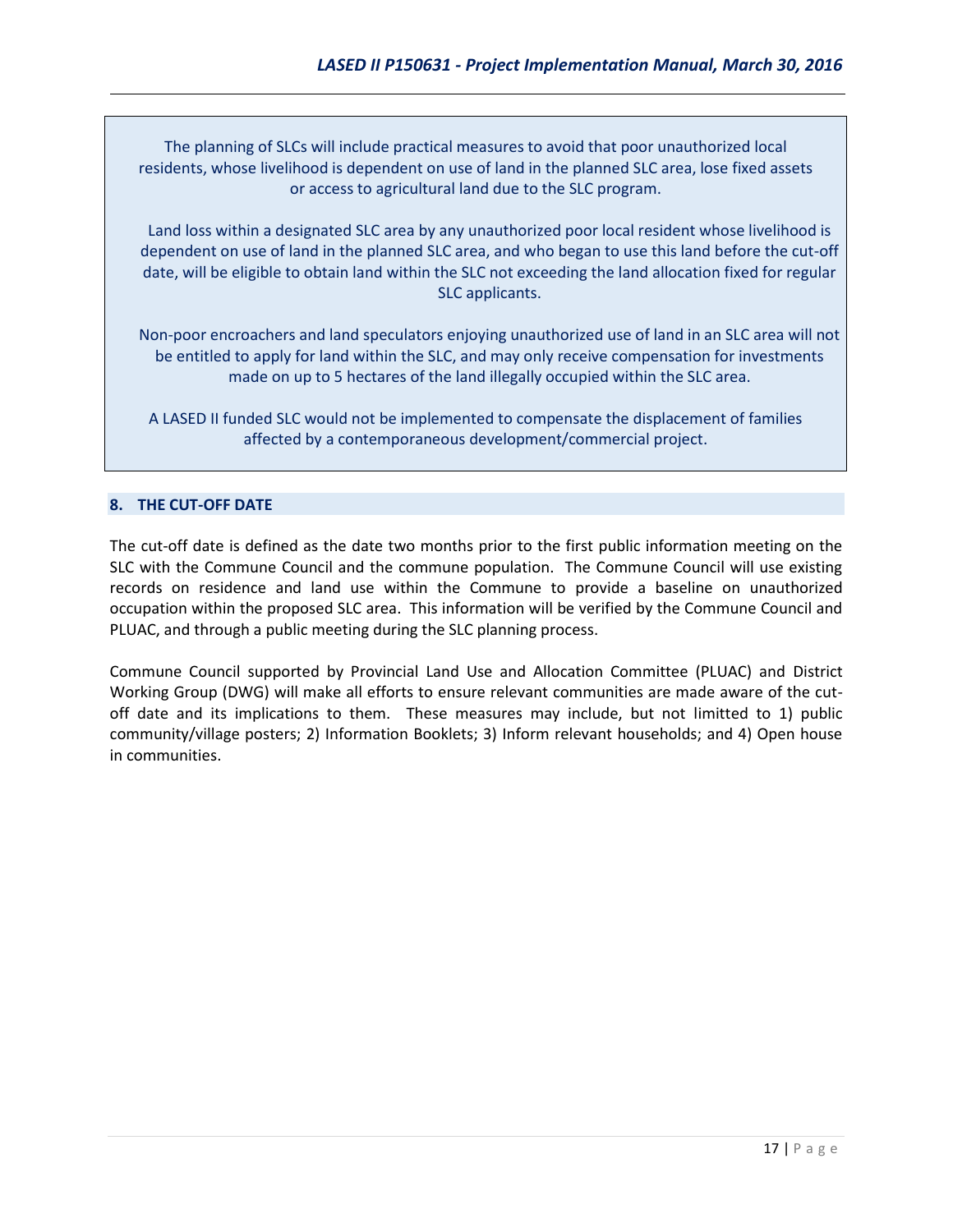#### **9. PROJECT AFFECTED PEOPLE AND ENTITLEMENTS**

*9.1 Definition of PAPs.* "Project affected people" (PAPs) and project affected families are defined in this Resettlement Policy Framework as those who, because of the taking of land for the purpose of the LASED II project, have lost land or lost other fixed assets within the SLC area.<sup>2</sup>

*9.2 6.2 Categories Not Defined as PAPs.* Those who began unauthorized use of land for their residence and/or livelihood in the SLC area after the project cut-off date will not be entitled to any form of compensation or assistance.

#### *9.3 Categories of PAPs.*

*9.3.1 Legal owner.* If a person, who is a legal owner of land as defined under the Land Law, loses fixed assets or access to agricultural land in the planned SLC area, he/she is entitled to receive compensation for land and assets. It is not expected that there will be any of this type of PAPs in the areas identified for SLCs.

*9.3.2 Unathorised land owner.* There are two categories of **unauthorized land users** who will be entitled to compensation with land-for-land within the SLC not exceeding the land allocation fixed for regular SLC applicants, and with compensation for lost assets such as standing crops, fruit trees, and buildings:

- (a) those depending on land in the SLC area for their residence and/or livelihood, and who occupied this land in the SLC area before the 2001 Land Law:
- (b) those depending on land in the SLC area for their residence and/or livelihood, and who occupied this land in the SLC area after the 2001 Land Law but before the project cut-off date.

*9.3.3 Some families may farm land within the SLC in an unauthorized manner but are not dependent on this land for their livelihood.* These families include the following two categories of non-poor families who will not be entitled to apply for land within the SLC, and may only receive compensation for investments made on up to 5 hectares of the land illegally occupied in the area identified for the SLC.

- (a) those who do not depend on the land they are using in the SLC area for family livelihood since they possess additional farm land or other sources of income outside the SLC area sufficient to ensure their livelihood;
- (b) other encroachers who have cleared large areas of land in the project communes. These are generally not local residents and do not depend on this land as the only source of their livelihood.

#### *9.4 Categories of impacts:*

 $\overline{a}$ 

*<sup>2</sup> A family is defined as a couple or a single parent (e.g. female headed family) and their unmarried children plus any dependent older relatives living with them (e.g. parents).*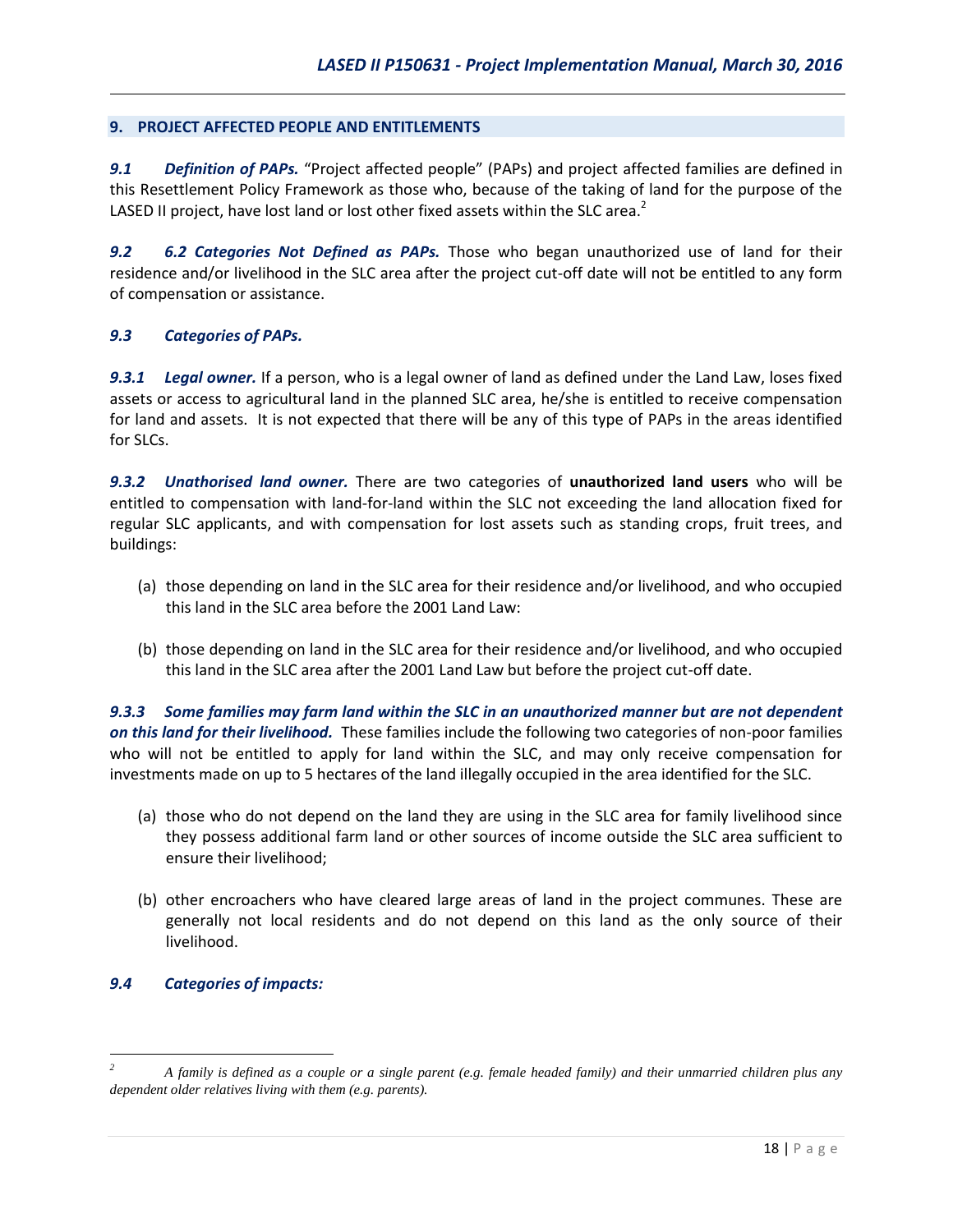*9.4.1 Loss of fixed assets or access to agricultural land* in the planned SLC area by a legal owner of land as defined under the Land Law.

*9.4.2 There are three categories of potential impacts on poor unauthorized PAPs* in the LASED II project:

- (a) Families affected by the construction during the SLC program of rural infrastructure such as a road, a water supply system, or a public service building because their house or the agricultural land they derive their livelihood from is located on the construction site.
- (b) Families with livelihoods based on "temporary chamkar" having failed to report their land during the detailed land survey and mapping. Those belonging to this category will be eligible for compensation with land-for-land within the SLC not exceeding the land allocation fixed for regular SLC applicants.
- (c) Families with livelihoods based on "temporary chamkar" in areas with marginal soils and limited carrying capacity that poses a risk to the overall land use sustainability of the SLC. Those belonging to this category will be entitled to compensation with land-for-land within the SLC not exceeding the land allocation fixed for regular SLC applicants. If such families belong to an indigenous peoples' community, any relocation would be voluntary.

All three categories are generally more vulnerable people. They deserve therefore special attention to avoid adverse impacts by the project.

*9.5 Entitlements of the PAPs.* Entitlements are defined as the right of the PAPs to receive compensation/assistance from the project.

*9.5.1 Legal owners of land* as defined under the Land Law, who loses fixed assets or access to agricultural land in the planned SLC area, are entitled to receive compensation for land and assets. In the unlikely event that such land was acquired for a SLC, the PAP would be entitled to replacement land of equivalent productivity to that lost, compensation for fixed assets other than land (e.g. buildings, fruit trees, or standing crops) at market value, and assistance to relocate to the new site.

*9.5.2 For poor PAP families*, who are unauthorized land users in the SLC area, the entitlements are as follows:

- (a) With regard to land held within an SLC area, there are two possibilities:
	- **EXECT** inclusion in the SLC of existing land use in situ corresponding to the standard allotment for land grants in the SLC,
	- in case of resettlement within the SLC area, allocation of replacement land corresponding to the standard allotment for land grants in the SLC.
- (b) With regard to loss of fixed assets other than land (e.g. buildings, fruit trees, or standing crops), these will be compensated at the current market value for such assets existing in the district in question.
- (c) If the PAP family is displaced and has to move to another location, it will be entitled to salvage construction materials from their old house or other structures, and to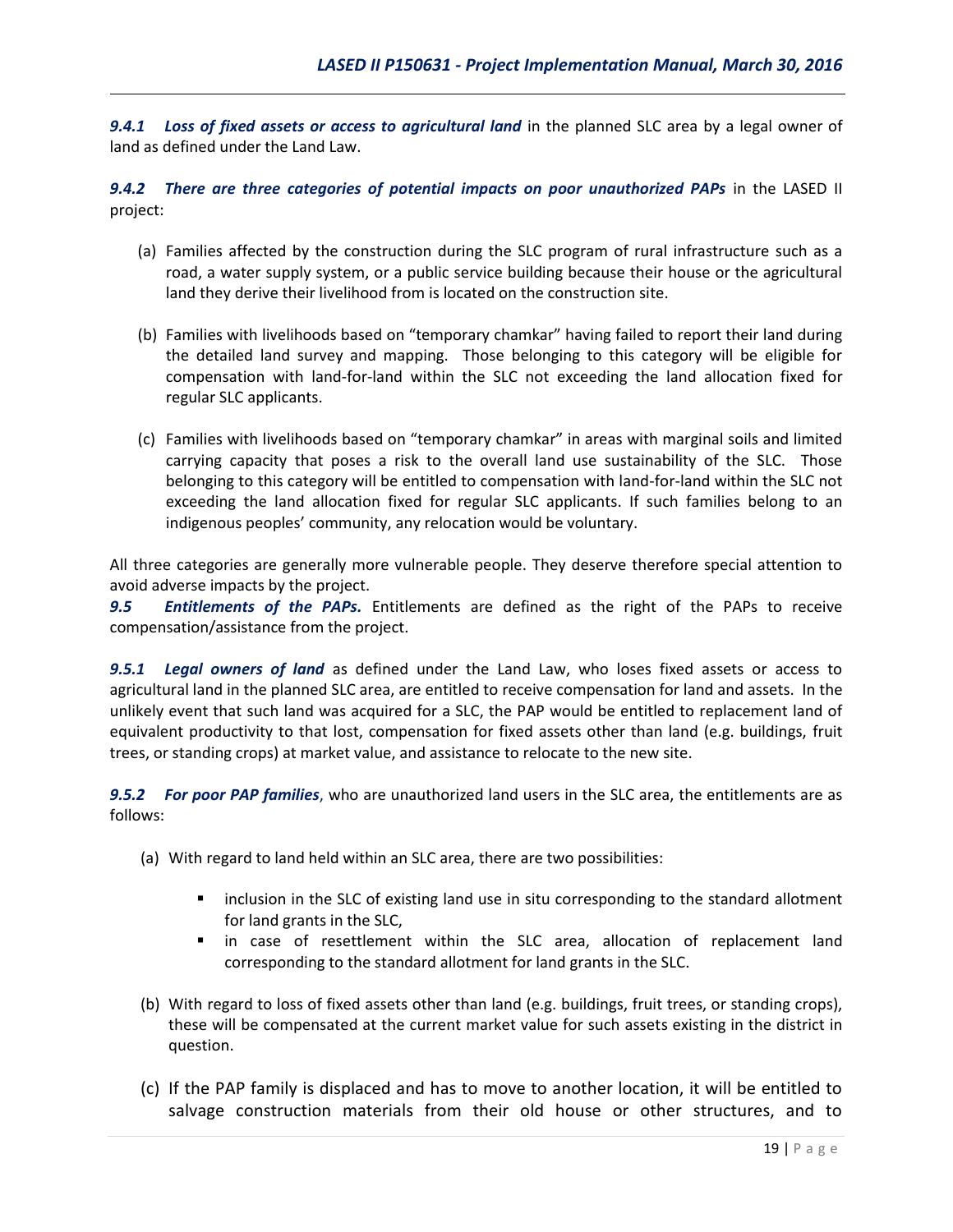assistance to move these materials to the new residential site. The value of housing materials will not be deducted from the compensation amount.

(d) If displaced, the PAP family will also be entitled to the rural development assistance available to other recipients of SLC land grants. The rural development assistance may included food for work, agricultural technical training etc. The detailed rural development assistance activities will be determined through public consultation during project implementation.

*9.5.3 For non-poor unauthorized occupants* who do not depend on the land they are using in the SLC area for family livelihood since they possess additional land or other sources of income outside the SLC area to ensure their livelihood, the entitlements are as follows:

(a) PAPs in this category will not be entitled to apply for land in an SLC, but can receive compensation only for investments in assets (crops, planted trees, structures) on a contiguous area of up to 5 hectares within the SLC area where the bulk of the investments have been made.

*9.6 Valuation and Compensation.* Valuation of assets lost by PAPs, whether poor or non-poor, due to land acquisition in an SLC will be undertaken by a **Compensation Committee**. The Committee will be established at the Commune level and will have the following composition:

- (a) Head of Commune Council,
- (b) Village Chief(s) from the villages within the Commune to which the PAPs belong,
- (c) Village elders (up to 3 persons, both male and female),
- (d) District Working Group (one representative),
- (e) PLUAC (representatives of Finance, Rural Development, Social Affairs, Veterans and Youth Rehabilitation and Land Departments).
- (f) NGO observer.

*9.7 Valuation methodology.* The Compensation Committee will determine the rates for compensation of structures, planted trees, and standing crops at the market rates existing in the area where asset acquisition for a SLC will be undertaken. The composition of the Compensation Committee with local, District, and Provincial representation will ensure that compensation rates reflect local market prices and are consistent with the compensation rates paid for assets acquired in other SLCs in the District or Province. Before the Resettlement Plan is finalized, the list of PAPs with their individual asset losses and the compensation rates will be made publicly available at the Commune Council office and PLUAC, and the PAPs will be consulted to resolve complaints regarding asset losses and entitlements (see process matrix in Section 7.1).

*9.8 The method of payment* of compensation for lost assets and other resettlement assistance will ensure that PAPs without bank accounts can receive the compensation to which they are entitled in full. Compensation payments will be made as money transfers through local District level bank branches (e.g. ACLEDA Bank). The PAP will only be required to present his/hers ID card and the document authorizing the compensation amount issued by PLUAC. Compensation funds will be transferred from Ministry of Economy & Finance through NCDD and Provincial Administration to the local bank branches.

The Government is drafting a Sub-Decree on Land and Property Acquisition and Addressing Socio-Economic Impacts caused by State Development Projects.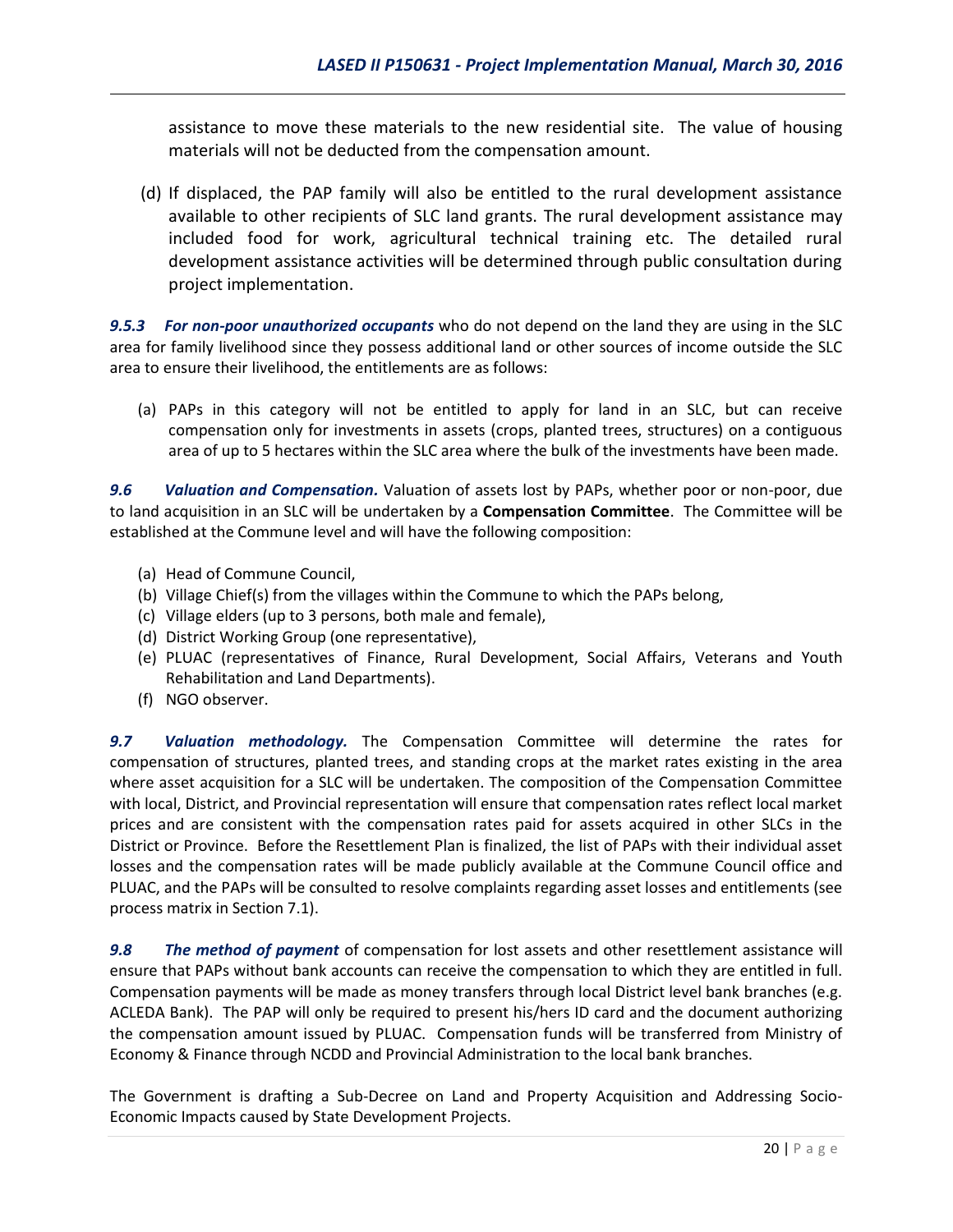#### **10. RESETLEMENT PLANS AND MEASURES**

#### *10.1 Measures*

*10.1.1 Participatory Approach.* The participatory approach of the LASED II project requires the participation in both planning of the SLC and rural development activities by commune officials, village officials and representatives and land users at all stages. The participatory approach is the best way to avoid or minimize land acquisition and involuntary resettlement. The following activities are therefore undertaken.

#### **Participatory Approach**

Information on involuntary resettlement and on provisions for compensation is provided to the Commune Council during one of the first information/training meetings. The principles, including definition of PAPs and their entitlements and ways to minimize resettlement are explained and discussed (land identification).

The detailed survey and mapping team carries out its work in presence of at least one representative from each village. During survey and mapping, special attention is paid to map (a) all current land use with the proposed SLC including temporary chamkar of poor families, and (b) all fallows in case of remaining rotational agriculture. All such land is considered as having already a land user (land identification).

A village consultation meeting inviting all land users is held prior to deciding to set up an exchange scheme for existing land users between their current land and SLC land. This ensures that data on current land use within the SLC area are verified with the occupiers and that all such schemes are largely voluntary (land identification).

A consultation meeting is held with Commune and village officials and representatives, as well as concerned land users, prior to small infrastructure design. This allows identification of locations for the proposed rural infrastructure, e.g. road alignments and location of school, health clinic or water supply facilities, that avoid or minimize impact on existing land users (rural development).

*10.1.2 Land Reserve.* A land reserve will be set aside when mapping the SLC land use plan. This land reserve will be used to (a) provide land in the future for an increasing population, and (b) provide land for unauthorized occupants who were not included when SLC land was originally allocated, and who submitted complaints that were subsequently recognized as valid.

*10.2 Preparation and Review of Resettlement Plans.* The Commune Council and the Commune SLC Working Group will be involved in both the planning and monitoring of the implementation of their Resettlement Plan with the support of the PLUAC and the District Working Group. The Resettlement Plan will be part of the SLC plan and budget.

A Resettlement Plan (Annex 1) includes a set of three tables (or databases), one for commune data (Annex 2), and one for land use and settlement by families in the SLC area pre-dating the establishment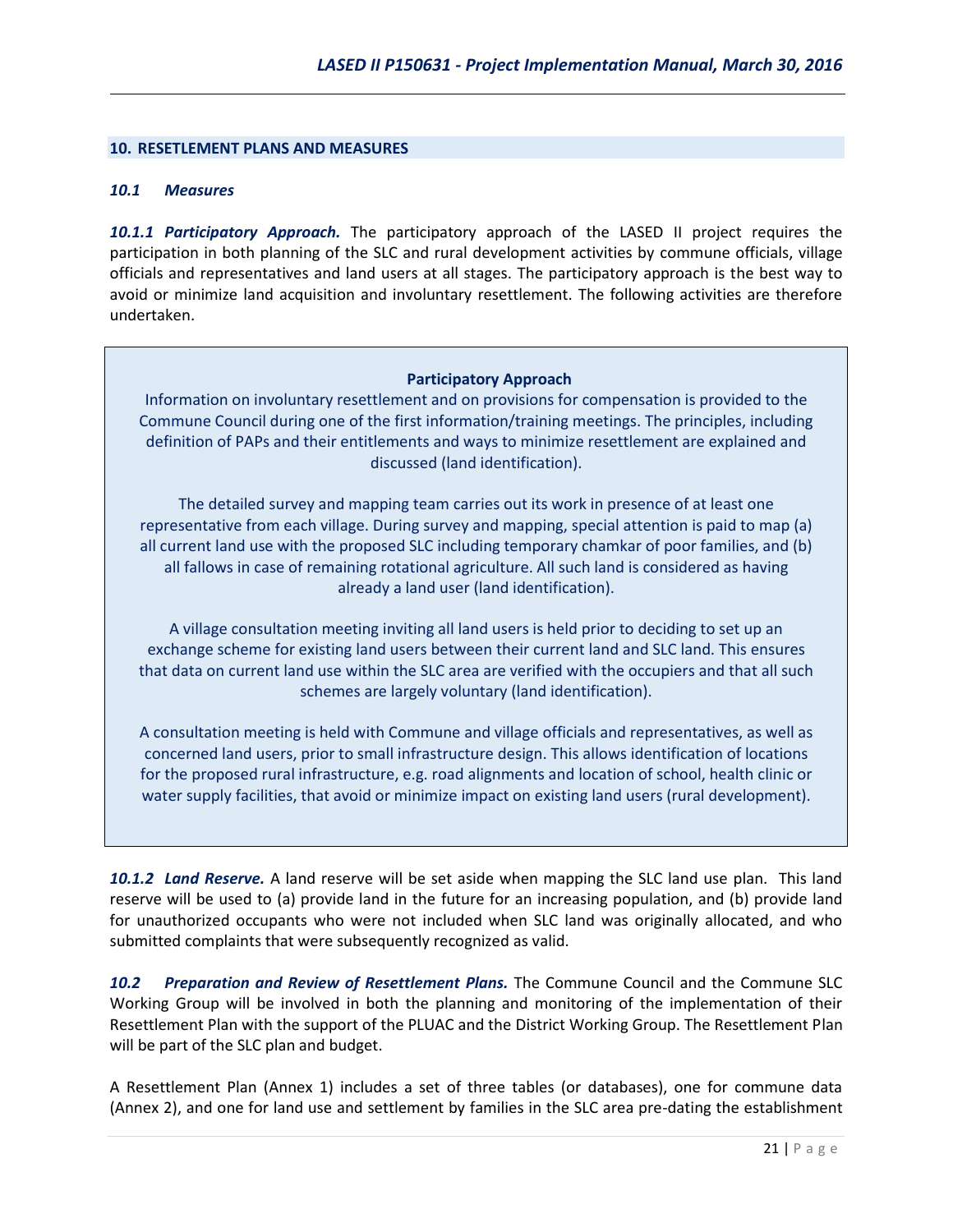of the SLC (Annex 3), and one for land acquisition and resettlement impacts and compensation (Annex 4). The SLC planning maps and the data in Annex 3 identify the land use existing at the cut-off date. Monitoring data on implementation including land acquisition and resettlement should be updated and reported at least quarterly (Annex 3 and 4). The PLUAC will keep baseline and monitoring in electronic and paper format for future reference. When maps are updated, the earlier versions of the maps are also kept in the file. Information in the databases is forwarded every quarter to the General Secretariat for National Committee on Social Land Concession (GSSLC) and the Secretariat for National Committee for Sub-National Democratic Development (NCDDS), which forwards a consolidated report to the World Bank.

The World Bank will review the Resettlement Plans for Commune SLCs before implementation begins.

### *10.3 Summary of Involuntary Resettlement Scenarios.*

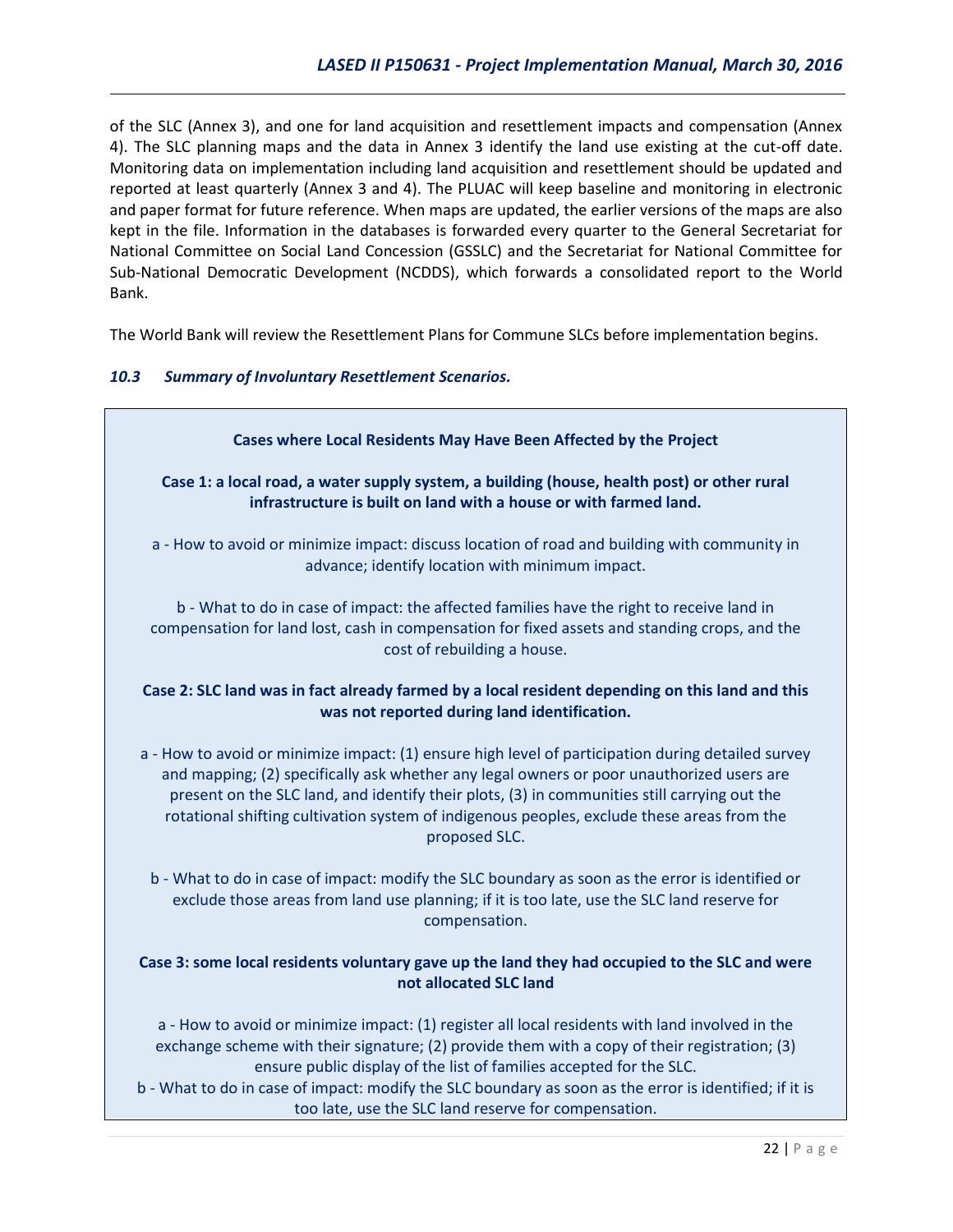**ATTACHMENT 1: Structure of the (Abbreviated) Resettlement Action Plans (A-RAP)**

#### **1. Summary of the Resettlement Planning Framework**

- (a) Principles
- (b) Definition of PAPs and entitlements

#### **2. Commune Data Including the Following Variables**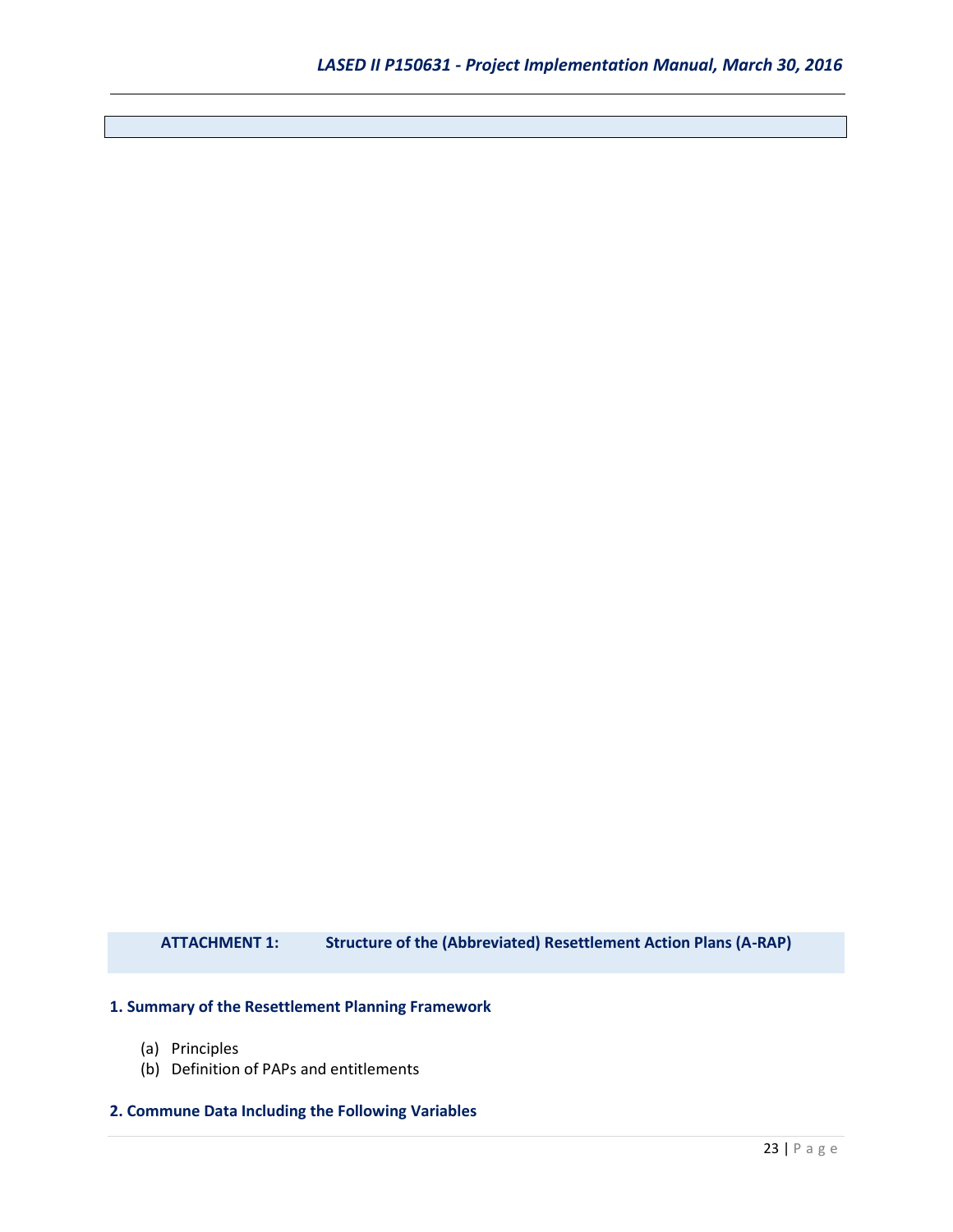- (a) Names and codes of commune and district
- (b) Date of first application for SLC program
- (c) SLC supported by the LASED II project (yes/no/to be determined)
- (d) SLC profile (Annex 2.A).
- (e) Map of SLC area with "hot spots", existing settlements, survey date and SLC size in ha.
- (f) SLC land reserve created (yes/no/to be determined) and area of land reserve (ha)
- (g) Information whether Commune has economic land concession(s) above 100 ha (names, location, and whether land-poor families from the ELC live in the Commune).
- (h) Absence of ELC linkage with LASED II-supported SLC has been confirmed (yes/no)
- (i) Names and contacts of NGOs in the civic engagement process in the commune.

#### **3. Land Acquisition and Resettlement Impacts and Plan for the SLC**

- (a) Land use in the SLC, and whether use began before cut-off date (use Annex 3).
- (b) List of unauthorized land users awarded plots as TLRs or recognized as users of the land they occupied before the SLC was established (use Annex 3).
- (c) List of unauthorized land users not awarded plots as TLRs or not recognized as users of the land they occupied before the SLC was established (use Annex 3).
- (d) List of families with land and assets to be acquired and compensation rates and standards provided for each category of loss (use Annex 4).
- (e) (e) Baseline Census for Affected Households and socioeconomic survey imformation.

(f)Time-bound implementation plan for acquisition of land and assets together with resettlement of families from the SLC (start-end).

(g)Budget for compensation for assets and resettlement assistance.

#### **4. Maps**

- (a) Commune maps showing all villages, social concession land, economic concession land (if any), and location of indigenous communities.
- (b) SLC site maps showing findings of detailed survey and mapping on unauthorized use, legal ownership if any, and land use by indigenous communities.

#### **5. Meeting minutes**

(a) Commune meetings on SLC use, and land acquisition and resettlement (Section 7.1)

#### **ATTACHMENT 2: LASED II – Social safeguards Screening Form**

| <b>Date</b>                        |  | <b>GIS reference</b> |                |
|------------------------------------|--|----------------------|----------------|
| <b>District</b><br><b>Province</b> |  |                      | <b>Commune</b> |
|                                    |  |                      |                |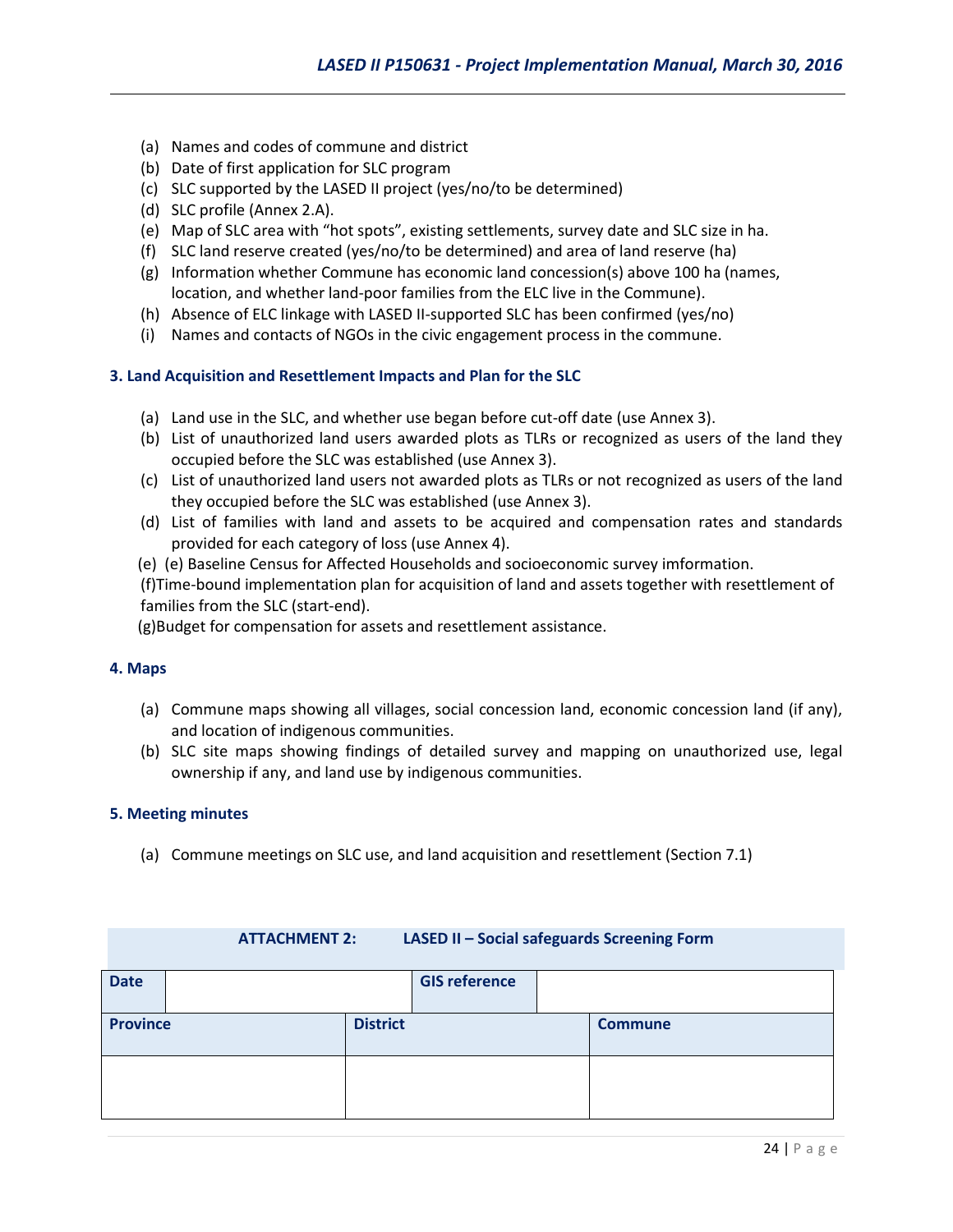**1. Commune Administrative and Population Data** (*obtain information from Commune and village chiefs*)

| Name of village or<br>sub-villages | Number of<br>families | <b>Ethnicity:</b><br><b>Khmer</b><br>or | <b>Number of landless families</b>                                 |                                                         |                                           |
|------------------------------------|-----------------------|-----------------------------------------|--------------------------------------------------------------------|---------------------------------------------------------|-------------------------------------------|
|                                    |                       | indigenous<br>(name)                    | <b>Without</b><br>residential<br><b>or</b><br>agricultural<br>land | <b>Residential</b><br>but<br>no<br>agricultural<br>land | <b>Landless</b><br>displaced by<br>an ELC |
|                                    |                       |                                         |                                                                    |                                                         |                                           |
|                                    |                       |                                         |                                                                    |                                                         |                                           |
|                                    |                       |                                         |                                                                    |                                                         |                                           |
|                                    |                       |                                         |                                                                    |                                                         |                                           |
|                                    |                       |                                         |                                                                    |                                                         |                                           |
|                                    |                       |                                         |                                                                    |                                                         |                                           |
|                                    |                       |                                         |                                                                    |                                                         |                                           |
|                                    |                       |                                         |                                                                    |                                                         |                                           |
|                                    |                       |                                         |                                                                    |                                                         |                                           |
|                                    |                       |                                         |                                                                    |                                                         |                                           |
|                                    |                       |                                         |                                                                    |                                                         |                                           |
|                                    |                       |                                         |                                                                    |                                                         |                                           |
| <b>Total</b>                       |                       |                                         |                                                                    |                                                         |                                           |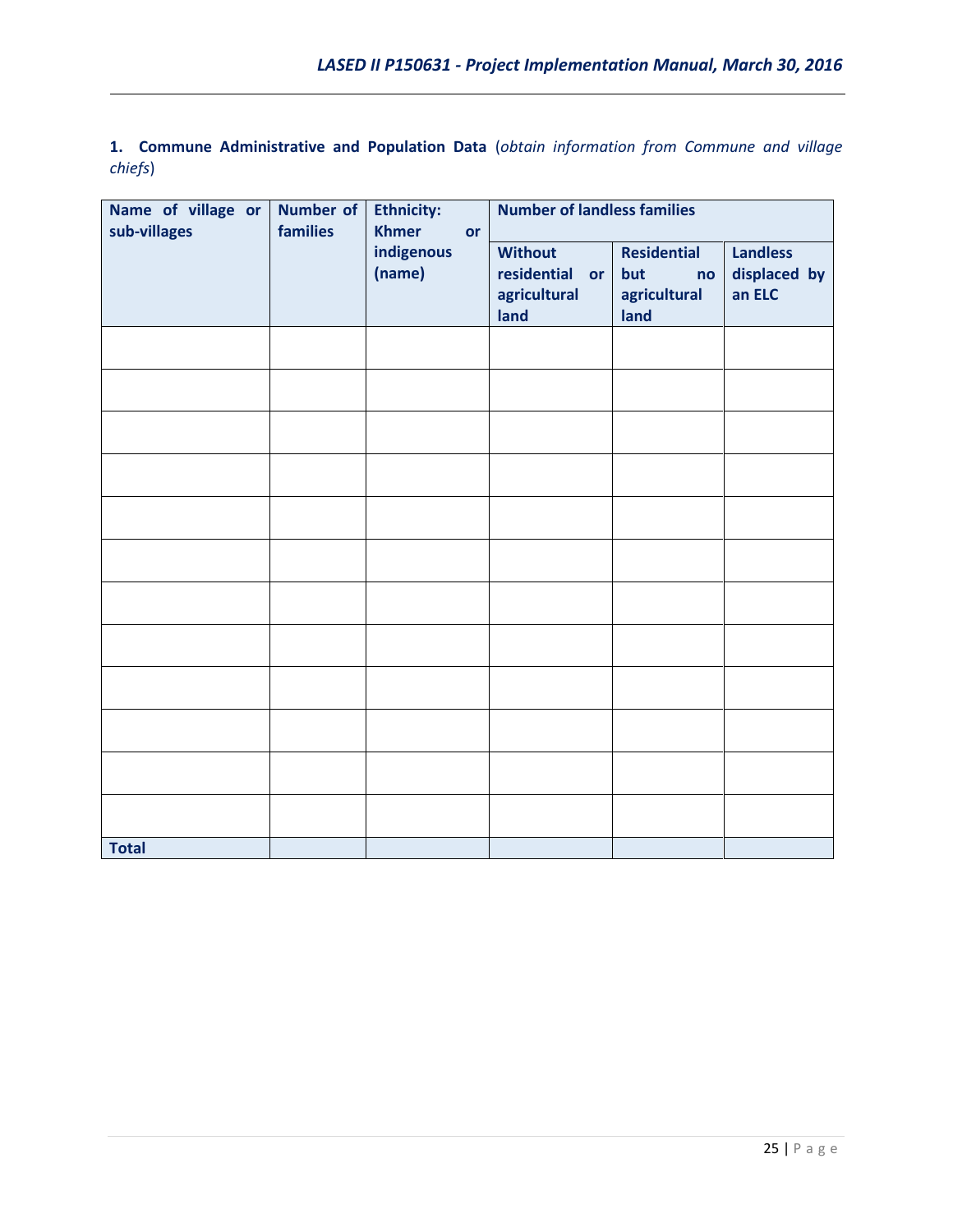# **2. Current land use in proposed SLC area** (*obtain information from Commune and village chiefs*)

| <b>Origin of SLC land</b> |                                                                                 | <b>Ethnicity</b>                                                                | <b>Total</b> |              | <b>Current land use in SLC</b> |  |                  |      | Land also held outside<br>proposed SLC |          |  |
|---------------------------|---------------------------------------------------------------------------------|---------------------------------------------------------------------------------|--------------|--------------|--------------------------------|--|------------------|------|----------------------------------------|----------|--|
| <b>Name</b>               | users<br><b>Whether</b>                                                         | (# families)<br>number<br>of<br><b>Stable</b><br><b>Chamkar</b><br><b>House</b> |              | <b>Total</b> | <b>House</b>                   |  | <b>Farm land</b> |      |                                        |          |  |
| of                        | village is                                                                      |                                                                                 | families     | plot         | land                           |  | land             | plot |                                        |          |  |
| village                   | located in                                                                      |                                                                                 | in SLC       |              | use                            |  | in ha            |      | $<$ 5ha                                | $> 5$ ha |  |
| of origin                 | <b>SLC</b>                                                                      |                                                                                 |              |              | (paddy                         |  |                  |      |                                        |          |  |
|                           | <b>Commune</b>                                                                  |                                                                                 |              |              | land)                          |  |                  |      |                                        |          |  |
|                           | Unauthorized land use in proposed SLC area before the Cut-Off Date of:          |                                                                                 |              |              |                                |  |                  |      |                                        |          |  |
|                           |                                                                                 |                                                                                 |              |              |                                |  |                  |      |                                        |          |  |
|                           |                                                                                 |                                                                                 |              |              |                                |  |                  |      |                                        |          |  |
|                           |                                                                                 |                                                                                 |              |              |                                |  |                  |      |                                        |          |  |
|                           | Unauthorized land use in proposed SLC area which started after the Cut-Off Date |                                                                                 |              |              |                                |  |                  |      |                                        |          |  |
|                           |                                                                                 |                                                                                 |              |              |                                |  |                  |      |                                        |          |  |
|                           |                                                                                 |                                                                                 |              |              |                                |  |                  |      |                                        |          |  |
|                           |                                                                                 |                                                                                 |              |              |                                |  |                  |      |                                        |          |  |
|                           | Legal land ownership in proposed SLC area                                       |                                                                                 |              |              |                                |  |                  |      |                                        |          |  |
|                           |                                                                                 |                                                                                 |              |              |                                |  |                  |      |                                        |          |  |
|                           |                                                                                 |                                                                                 |              |              |                                |  |                  |      |                                        |          |  |
|                           |                                                                                 |                                                                                 |              |              |                                |  |                  |      |                                        |          |  |

# **3. Indigenous peoples**

| Does the Commune Council have representatives from indigenous peoples?            | Yes | <b>No</b> |  |
|-----------------------------------------------------------------------------------|-----|-----------|--|
| Does any village in the Commune have an ethnic minority chief?                    | Yes | <b>No</b> |  |
| Do any of the indigenous peoples practice shifting cultivation in the planned SLC | Yes | <b>No</b> |  |

# **4. Show location of all Khmer and indigenous peoples' villages, if any, on SLC Land Use Map**

# **5. Show location of all cultural heritage sites on SLC Land Use Map**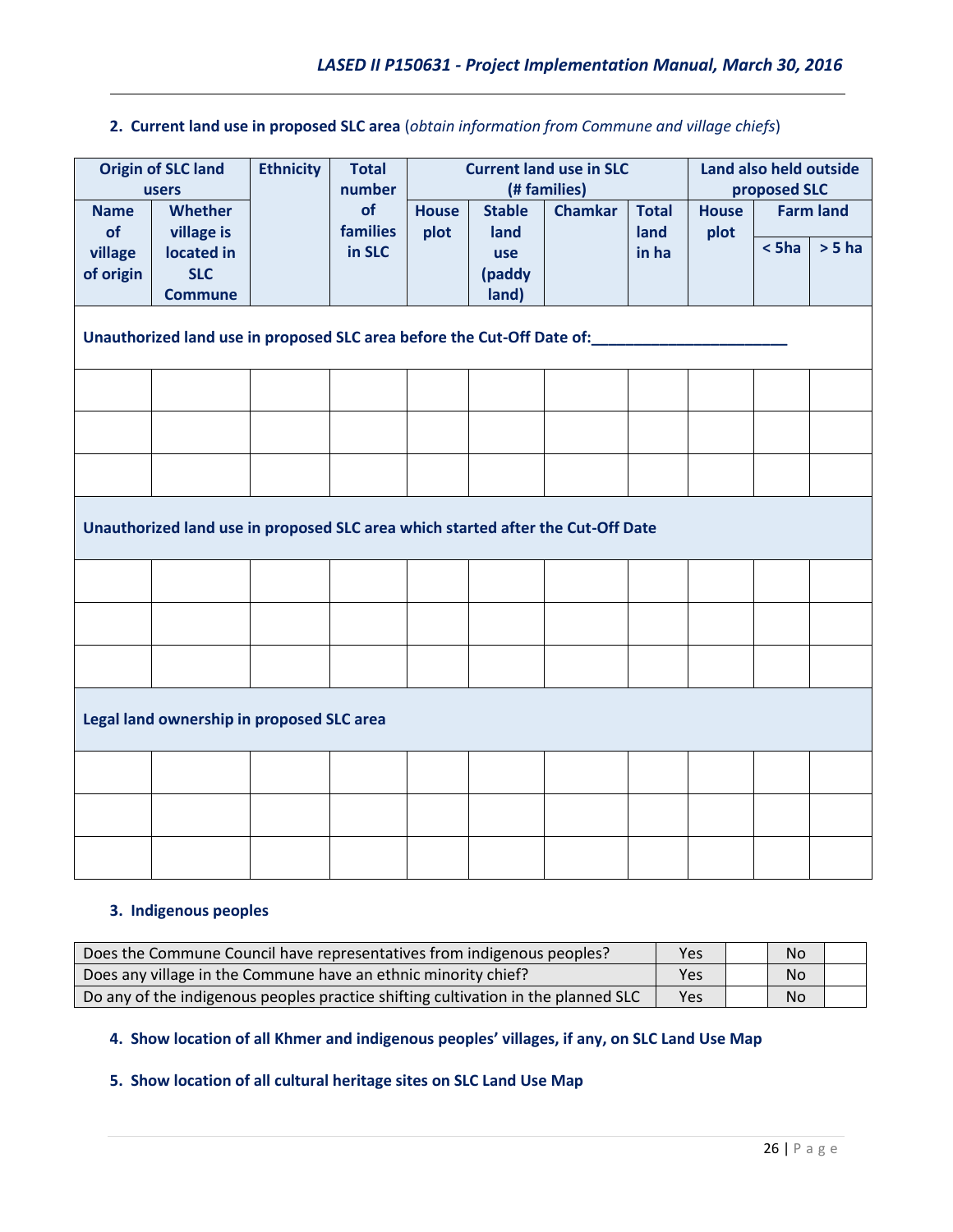### **ATTACHMENT 3: Land Use by Families in SLC Area**

Cut-off date for claims by unauthorized land users in SLC to become TLRs: \_\_\_\_\_\_\_\_\_\_\_\_\_\_\_\_\_\_\_\_\_.

| <b>No</b>                                 | <b>Name of</b><br><b>Occupant</b> | <b>Ethnicity</b> | <b>Whether</b><br><b>Unauthorized</b> | <b>Unauthorized</b><br><b>Occupancy</b>              | No. Of<br><b>Family</b> |                                      | Area used within the SLC              |                                                                         | Land<br>owned                            | <b>Whether</b><br>impacted         | <b>Whether</b><br>awarded         |  |
|-------------------------------------------|-----------------------------------|------------------|---------------------------------------|------------------------------------------------------|-------------------------|--------------------------------------|---------------------------------------|-------------------------------------------------------------------------|------------------------------------------|------------------------------------|-----------------------------------|--|
|                                           | (head of<br>family)               |                  | or Legal<br><b>Occupancy</b>          | started<br>before or<br>after Cut-Off<br><b>Date</b> | <b>Members</b>          | <b>Residence</b><br>only<br>(Yes/No) | <b>Agriculture</b><br>only<br>(in ha) | <b>Both</b><br><b>Residence</b><br>and<br><b>Agriculture</b><br>(in ha) | outside<br><b>SLC</b><br>area<br>(in ha) | by land<br>acquisition<br>(Yes/No) | plot in<br><b>SLC</b><br>(Yes/No) |  |
| $\mathbf{1}$                              |                                   |                  |                                       |                                                      |                         |                                      |                                       |                                                                         |                                          |                                    |                                   |  |
| $\overline{2}$                            |                                   |                  |                                       |                                                      |                         |                                      |                                       |                                                                         |                                          |                                    |                                   |  |
| 3                                         |                                   |                  |                                       |                                                      |                         |                                      |                                       |                                                                         |                                          |                                    |                                   |  |
| 4                                         |                                   |                  |                                       |                                                      |                         |                                      |                                       |                                                                         |                                          |                                    |                                   |  |
| 5                                         |                                   |                  |                                       |                                                      |                         |                                      |                                       |                                                                         |                                          |                                    |                                   |  |
| 6                                         |                                   |                  |                                       |                                                      |                         |                                      |                                       |                                                                         |                                          |                                    |                                   |  |
| $\overline{7}$                            |                                   |                  |                                       |                                                      |                         |                                      |                                       |                                                                         |                                          |                                    |                                   |  |
| 8                                         |                                   |                  |                                       |                                                      |                         |                                      |                                       |                                                                         |                                          |                                    |                                   |  |
| 9                                         |                                   |                  |                                       |                                                      |                         |                                      |                                       |                                                                         |                                          |                                    |                                   |  |
| $10\,$                                    |                                   |                  |                                       |                                                      |                         |                                      |                                       |                                                                         |                                          |                                    |                                   |  |
| 11                                        |                                   |                  |                                       |                                                      |                         |                                      |                                       |                                                                         |                                          |                                    |                                   |  |
| 12                                        |                                   |                  |                                       |                                                      |                         |                                      |                                       |                                                                         |                                          |                                    |                                   |  |
| 13                                        |                                   |                  |                                       |                                                      |                         |                                      |                                       |                                                                         |                                          |                                    |                                   |  |
| 14                                        |                                   |                  |                                       |                                                      |                         |                                      |                                       |                                                                         |                                          |                                    |                                   |  |
| 15                                        |                                   |                  |                                       |                                                      |                         |                                      |                                       |                                                                         |                                          |                                    |                                   |  |
| 16                                        |                                   |                  |                                       |                                                      |                         |                                      |                                       |                                                                         |                                          |                                    |                                   |  |
| 17                                        |                                   |                  |                                       |                                                      |                         |                                      |                                       |                                                                         |                                          |                                    |                                   |  |
| 18                                        |                                   |                  |                                       |                                                      |                         |                                      |                                       |                                                                         |                                          |                                    |                                   |  |
| Extend the table and listing as required. |                                   |                  |                                       |                                                      |                         |                                      |                                       |                                                                         |                                          |                                    |                                   |  |